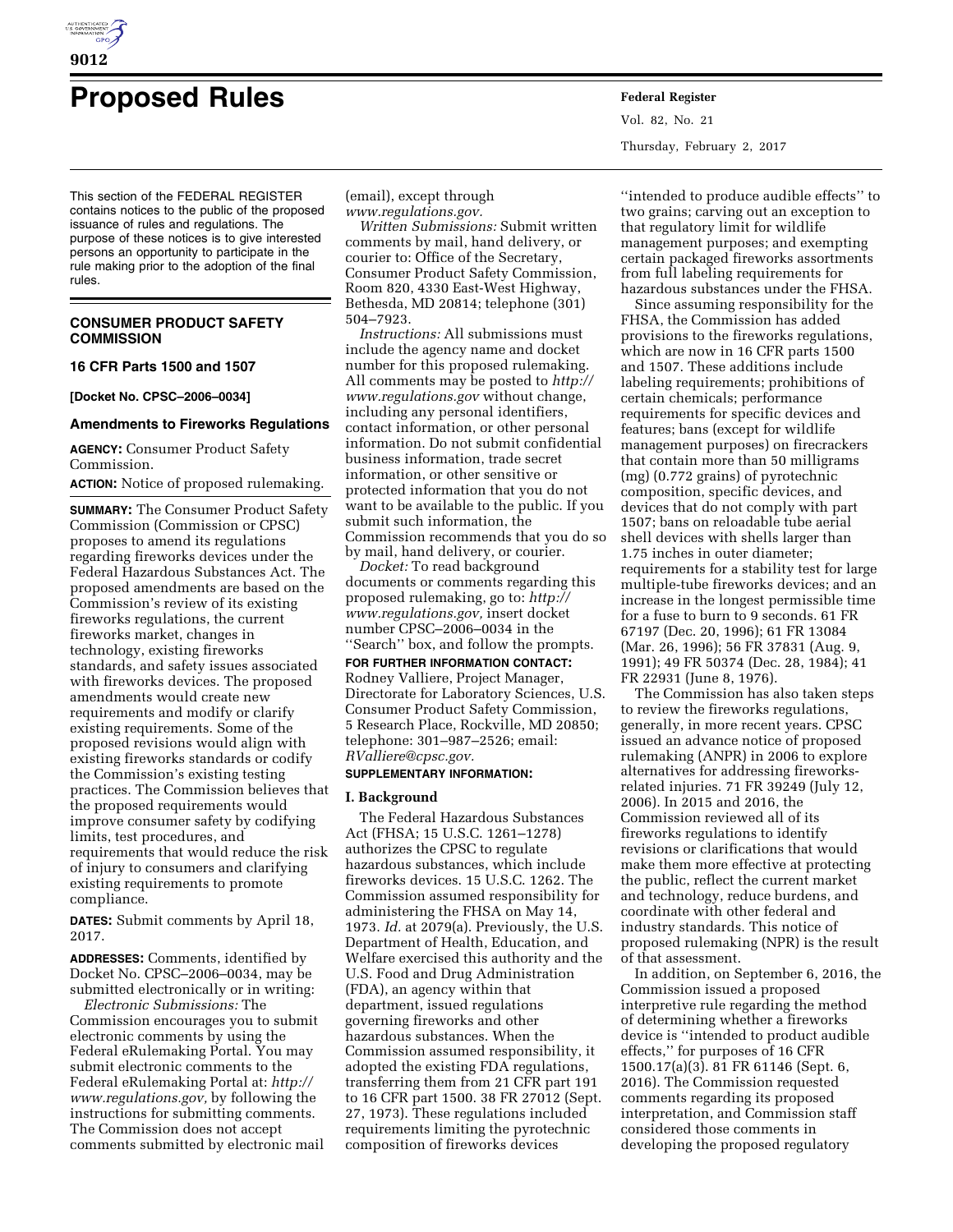change to 1500.17(a)(3), described in this NPR.

## **II. Statutory Authority, Procedure, and Other Legal Considerations**

Under the FHSA, the Commission may classify a ''hazardous substance'' as a ''banned hazardous substance'' if the substance is intended or packaged in a form suitable for household use or is intended to be used by children and the Commission finds that, notwithstanding cautionary labeling required under the FHSA, the degree or nature of the hazard associated with the substance is such that public health and safety can only be adequately served by keeping the substance out of interstate commerce. 15 U.S.C. 1261(q)(1). As part of this authority, the Commission may also create design and performance standards for products that qualify as ''hazardous substances,'' effectively banning products that do not conform to those standards. *Forester* v. *Consumer Product Safety Comm'n,* 559 F.2d 774, 783 (D.C. Cir. 1977).

Fireworks are ''hazardous substances,'' as that term is defined in the FHSA. 15 U.S.C. 1261(f). Therefore, to ban fireworks devices or create design or performance requirements for fireworks devices, the Commission must follow the requirements for rulemaking outlined in the FHSA. Under the FHSA, the Commission must make four substantive findings to ban fireworks devices or create design or performance requirements. The first of these four findings is described in the previous paragraph and involves the adequacy of cautionary labeling to protect the public from the degree or nature of the hazard. This finding need not be included in the regulatory text. There are three additional findings that the Commission must make under the FHSA. These three findings are described in detail in the following paragraphs, and the Commission must include them in the regulations. 15 U.S.C. 1262(i)(2).

First, the Commission must find that when the entities that would be subject to the regulation have adopted a voluntary standard that relates to the risk of injury that the regulation seeks to address, either compliance with the voluntary standard is not likely to adequately reduce that risk, or there is not likely to be substantial compliance with the voluntary standard. 15 U.S.C.  $1262(i)(2)(A)$ . For the first prong of this finding, whether compliance with a voluntary standard is likely to adequately reduce a risk of injury depends on whether the risk will be reduced to such an extent that there would no longer be an unreasonable risk of injury. *See* H.R. Rep. No. 208, 97th

Cong., 1st Sess. 875 (1981) (discussing the identical provision in the Consumer Product Safety Act (15 U.S.C. 2051– 2089)). As for the second prong, several factors are relevant to the Commission's assessment of compliance with a voluntary standard, including the magnitude and speed of compliance, the severity of potential injuries, the frequency of injuries and deaths, and the vulnerability of the population at risk. *See* H.R. Rep. No. 208, 97th Cong., 1st Sess. 875 (1981) (discussing the identical provision in the Consumer Product Safety Act); *see also* 64 FR 71888 (Dec. 22, 1999) (finding that 90% compliance with a voluntary standard for bunk beds was not ''substantial''); 16 CFR part 1213, Appendix.

Second, the Commission must find that the benefits expected from the regulation bear a reasonable relationship to its costs. 15 U.S.C. 1262(i)(2)(B). The benefits of a regulation include the extent to which the regulation would reduce the likelihood and severity of injury that may result from the product. The costs include increases to the price of the product and decreases to the availability or usefulness of the product. H.R. Rep. No. 208, 97th Cong., 1st Sess. 875 (1981) (citing *Southland Mower Co.*  v. *Consumer Product Safety Comm'n,*  619 F.2d 499 (5th Cir. 1980)).

Third, the Commission must find that the regulation imposes the least burdensome requirement that adequately reduces the risk of injury that the regulation aims to address. 15 U.S.C. 1262(i)(2)(C). To evaluate this, the Commission must compare the relative compliance costs of alternatives it considered during the rulemaking process. H.R. Rep. No. 208, 97th Cong., 1st Sess. 875 (1981).

These findings are required only for regulatory changes or additions that would ban a hazardous substance. This includes an express ban, as well as a design, performance, or other requirement that has the effect of banning a device that is not already banned. For amendments that merely clarify or ease existing requirements, these findings are not necessary because the rulemaking would not classify a substance or device as banned. *See, e.g.,*  15 U.S.C. 1261(q)(1)(B), 1262(h), 1262(i)(2) (discussing requirements to create a regulation classifying a substance as a ''banned hazardous substance''). Nevertheless, such changes or additions must conform to the Administrative Procedure Act (5 U.S.C. 551–562) requirements for rulemaking, which apply to all of the changes proposed in this NPR. The Administrative Procedure Act requires the Commission to provide interested

parties with notice of a proposed rule and an opportunity to comment on it. 5 U.S.C. 553(b), (c).

In addition to the statutory requirements in the FHSA and Administrative Procedure Act that apply to rulemakings, several federal directives are relevant to this NPR. Specifically, a number of Executive Orders (E.O.s) set out rulemaking priorities, including promoting compliance by creating simple and clear regulations and eliminating requirements that are ineffective or outdated. These E.O.s also emphasize the goals of facilitating economic growth, by minimizing burdens, harmonizing with voluntary or international standards, and promoting innovation. *See* E.O. 13609, *Promoting International Regulatory Cooperation,*  77 FR 26413 (May 4, 2012); E.O. 13563, *Improving Regulation and Regulatory Review,* 76 FR 3821 (Jan. 18, 2011); E.O. 12866, *Regulatory Planning and Review,*  58 FR 51735 (Oct. 4, 1993); *see also* E.O. 13579, *Regulation and Independent Regulatory Agencies,* 76 FR 41587 (July 11, 2011). Similarly, the Office of Management and Budget's OMB Circular A–119 (OMB Circular A–119) directs agencies, including independent commissions, to use voluntary consensus standards, rather than develop new standards, whenever appropriate. OMB Circular A–119, *Federal Participation in the Development and Use of Voluntary Consensus Standards and in Conformity Assessment Activities* (1998), revised on January 27, 2016. The goal of OMB Circular A–119 is for the federal government to benefit from the expertise and innovation of the private sector, eliminate costs associated with agency development of new standards, reduce the costs of industry compliance, and to support the priorities outlined in E.O.s 13609, 13563, and 12866. As an independent agency, CPSC is not required to comply with E.O.s; however, E.O. 13579 urges independent agencies to pursue the objectives expressed in E.O. 13563, and as a general matter, the Commission strives to support the principles expressed in these E.O.s to construct streamlined and effective regulations. The requirements and revisions proposed in this NPR are intended to align with these directives by clarifying requirements, updating requirements to reflect current technology and products, and harmonizing with a recognized industry standard and other federal requirements.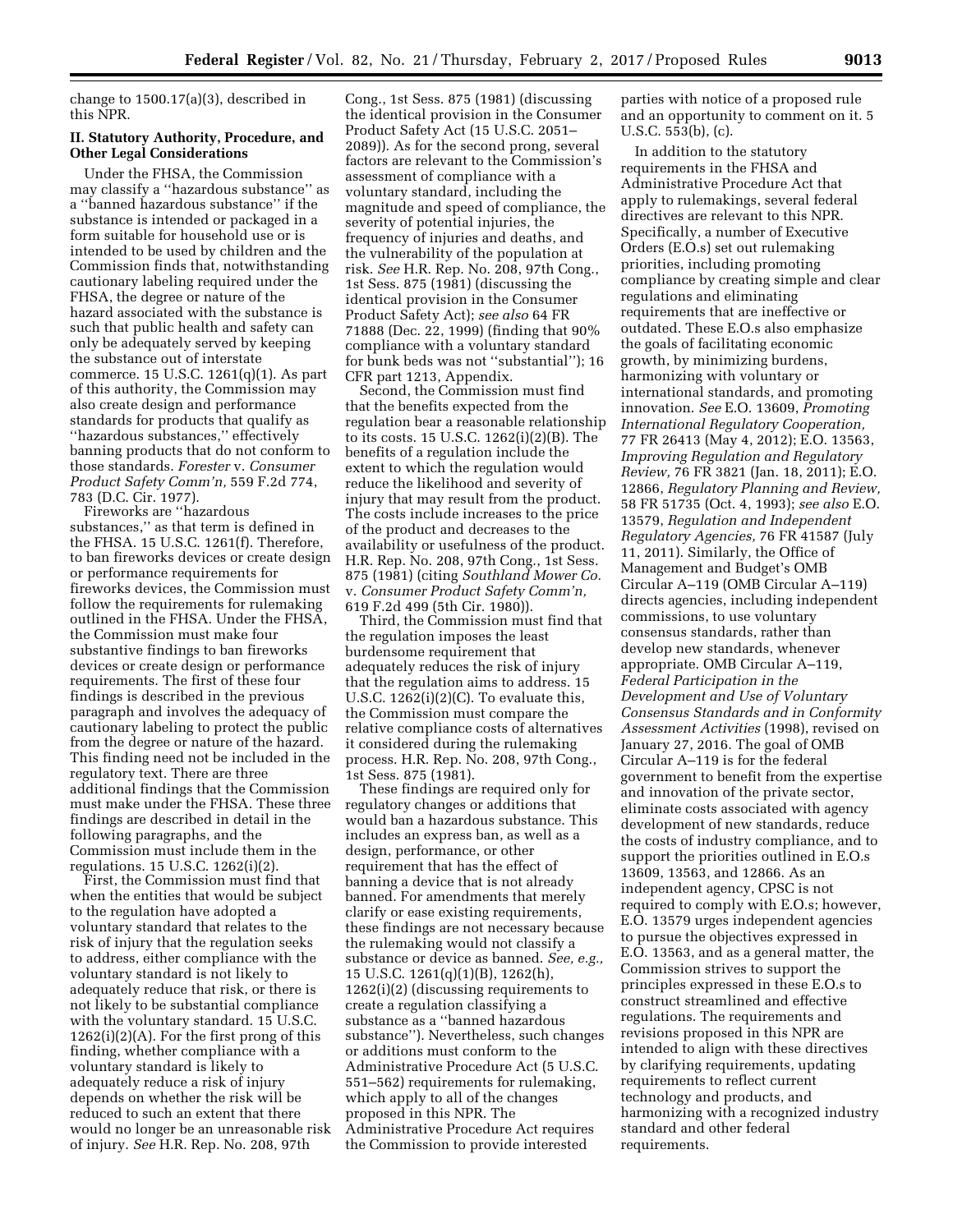**III. Other Existing Fireworks Standards** 

There are three international or voluntary standards regarding fireworks:

• *The American Pyrotechnics Association Standard 87–1:* Standard for Construction and Approval for Transportation of Fireworks, Novelties, and Theatrical Pyrotechnics (APA Standard 87–1);

• The American Fireworks Standards Laboratory's voluntary standards for consumer fireworks (AFSL Standard); and

• *The European Standard EN 15947– 1 to 15947–5:* Pyrotechnic Articles— Fireworks, Categories 1, 2, and 3 (European Standard).

The American Pyrotechnics Association (APA) is a fireworks trade group made up of various fireworks industry members, including manufacturers, importers, and distributors. According to the group's Web site, its members represent approximately 85 percent of the domestic fireworks industry. APA Standard 87–1, last issued in 2001, provides definitions and requirements for various types of fireworks including consumer fireworks, novelties, theatrical pyrotechnics, and display fireworks.

The American Fireworks Standards Laboratory (AFSL) is an independent, nonprofit corporation that develops voluntary standards for consumer fireworks and serves as a third party laboratory, offering testing and certification for compliance with its standards. According to AFSL's Web site, its members represent 85 to 90 percent of domestic fireworks importers. The AFSL standard, last updated in 2009, includes safety and quality standards for various types of fireworks devices, including design, performance, labeling, and shipping.

The European Standard was developed through the consensus of numerous European national standard bodies, as facilitated by the European Committee for Standardization, and reflects European legislation. This standard includes definitions, fireworks categories, labeling requirements, test methods, and construction and performance requirements.

Additionally, the U.S. Department of Transportation (DOT) has regulations relevant to consumer fireworks. DOT has jurisdiction over the transportation in commerce of hazardous materials, including consumer fireworks. 49 U.S.C. 5101–5128. Under this authority, DOT has specific regulatory requirements for fireworks and incorporates by reference APA Standard 87–1 into its regulations, insofar as it is relevant to transportation

safety. 49 CFR 171.7; *see also,* 49 CFR 173.59, 173.64, 173.65.

The APA has continued to review APA Standard 87–1 and is working to issue an updated version of the standard, which DOT subsequently may incorporate by reference into its regulations, supplanting the 2001 version. The Commission is proposing to incorporate by reference portions of APA Standard 87–1 into 16 CFR parts 1500 and 1507, or otherwise align with provisions in that standard. If the APA updates APA Standard 87–1 before the Commission adopts a final rule, the Commission may adopt provisions consistent with or from the 2001 version of the standard, as proposed in this NPR, or may adopt or incorporate by reference provisions of the updated standard that are consistent with the requirements proposed in this NPR.

# **IV. Proposed Requirements**

The Commission proposes several additions and modifications to the fireworks regulations to clarify existing requirements and to improve consumer safety. These proposed requirements fall into three categories—new hazardous substance bans, changes to ease the burdens associated with existing requirements, and clarifications. As discussed, the statutory requirements for these categories differ. To ban a hazardous substance that is not prohibited under the existing regulations, the Commission must make the findings required by the FHSA. To ease or clarify existing requirements, the Commission need not make these findings, but must comply with Administrative Procedure Act rulemaking requirements. The sections below describe the three categories of proposed requirements.

#### *A. New Hazardous Substances Bans*

The following proposed requirements would effectively ban hazardous substances that are not currently banned under CPSC's fireworks regulations by adopting mandatory test methods, limiting device content, prohibiting particular chemicals, and adding performance requirements.

1. Adopt a Quantifiable Method of Identifying Devices That Are Limited to Two Grains of Pyrotechnic Composition (16 CFR 1500.17(a)(3))

a. Current Regulatory Requirement and Rationale

Section 1500.17(a)(3) states: ''fireworks devices intended to produce audible effects'' are banned hazardous substances if the audible effect is produced by a charge of more than 2 grains of pyrotechnic composition.

There are essentially two parts to this requirement—first, identifying whether a fireworks device is ''intended to produce audible effects,'' and second, if so, measuring the pyrotechnic composition to determine if it exceeds 2 grains.

As the rulemaking that adopted this provision explained, the misuse of devices ''whose audible effect is produced by a charge of more than 2 grains of pyrotechnic composition . . . [had] been the cause of most of the firework deaths and serious injuries'' and the goal of the regulation was to prohibit ''dangerously explosive fireworks.'' 38 FR 4666 (Feb. 20, 1973); 35 FR 7415 (May 13, 1970); *see also,* 34 FR 260 (Jan. 8, 1969). Similarly, the Commission considered the safety need for limiting the pyrotechnic content in certain fireworks devices when it adopted the 50 mg limit for firecrackers in 1977. In the deliberations leading up to that limit, the Commission explained that incident and injury data showed a correlation between the degree of injury and the explosive power of the device involved in the injury. Most cases that resulted in death or severe injuries involved devices with ''large powder accumulations.'' 41 FR 9512, 9517 (Mar. 4, 1976). Thus, the purpose of 1500.17(a)(3) is to address injuries resulting from increased explosive power; the reference to ''audible'' effects was a method of identifying these devices through the type of sound the devices make and not an indication of any safety purpose relating to the loudness of devices or hearing injuries.

This regulatory history and more recent fireworks incident data demonstrate the importance of industry compliance with 1500.17(a)(3) for protecting consumers. As the 2015 Fireworks Annual Report (Fireworks Annual Report; CPSC Directorate for Epidemiology, Division of Hazard Analysis, *Fireworks-Related Deaths and Emergency Department-Treated Injuries During 2015,* June 2016, available at: *[http://www.cpsc.gov//Global/Research](http://www.cpsc.gov//Global/Research-and-Statistics/Injury-Statistics/Fuel-Lighters-and-Fireworks/Fireworks_Report_2015FINALCLEARED.pdf)[and-Statistics/Injury-Statistics/Fuel-](http://www.cpsc.gov//Global/Research-and-Statistics/Injury-Statistics/Fuel-Lighters-and-Fireworks/Fireworks_Report_2015FINALCLEARED.pdf)[Lighters-and-Fireworks/Fireworks](http://www.cpsc.gov//Global/Research-and-Statistics/Injury-Statistics/Fuel-Lighters-and-Fireworks/Fireworks_Report_2015FINALCLEARED.pdf)*\_ *Report*\_*[2015FINALCLEARED.pdf](http://www.cpsc.gov//Global/Research-and-Statistics/Injury-Statistics/Fuel-Lighters-and-Fireworks/Fireworks_Report_2015FINALCLEARED.pdf)*) demonstrates, the injuries that can result from devices that are subject to the 2-grain limit can be severe and can result in death. Overall, nine of the 11 deaths that related to fireworks in 2015, involved devices that are commonly subject to the 2-grain limit; and over the course of 1 month in 2015, an estimated 1,200 injuries (based on a nationwide probability sample) involved devices commonly subject to the 2-grain limit. Of these estimated 1,200 injuries, 100 involved children under the age of 4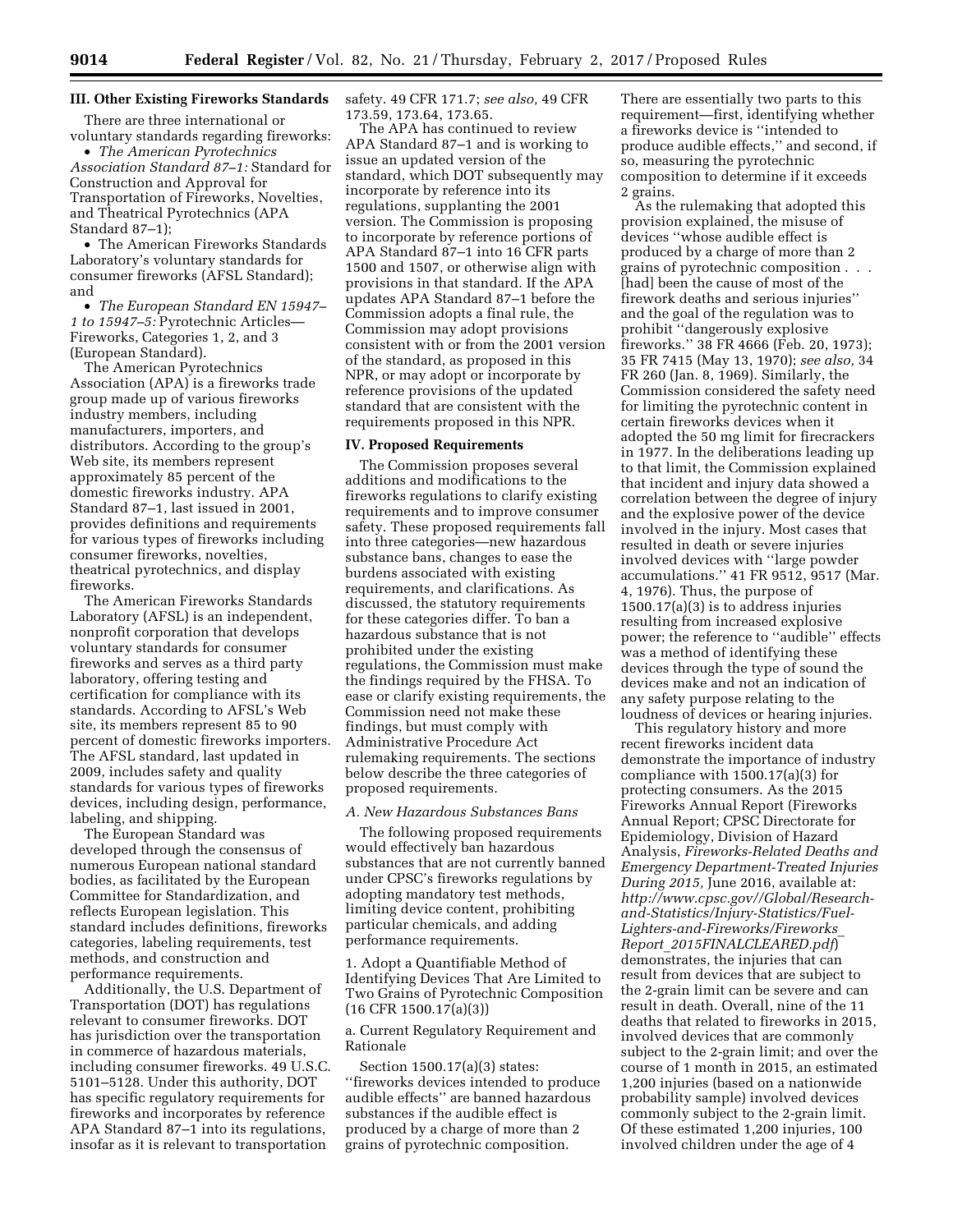years. These incidents included deaths resulting from mortar tubes held by consumers; burns requiring a 1-month hospitalization after a reloadable aerial shell landed in a bystander's lap; and various other injuries affecting all regions of the body.

To identify devices that had a greater explosive power, and therefore, needed a limit to protect consumer safety, the FDA and the Commission opted to apply the 2-grain limit to ''devices intended to produce audible effects.'' At the time the limit was adopted, the focus on ''devices intended to produce audible effects'' was a useful way of identifying devices that had a greater explosive or energetic force. However, the fireworks industry has reported, and Commission testing indicates, that fireworks devices on the market today contain metallic fuel when they are ''intended to produce an audible effect.'' These metallic fuels create an explosive that is more energetic per volume than an explosive without metallic fuel.

## b. Current CPSC Test Method and Alternative Test Methods

The regulations do not specify a method for identifying whether a device is ''intended to produce audible effects,'' and therefore, subject to the 2 grain limit. However, the CPSC Consumer Fireworks Testing Manual (CPSC Testing Manual; CPSC Directorate for Laboratory Sciences, Division of Chemistry, *Consumer Fireworks Testing Manual,* 4th ed. (Aug. 17, 2006), available at: *[https://](https://www.cpsc.gov/PageFiles/121068/testfireworks.pdf) [www.cpsc.gov/PageFiles/121068/](https://www.cpsc.gov/PageFiles/121068/testfireworks.pdf)  [testfireworks.pdf](https://www.cpsc.gov/PageFiles/121068/testfireworks.pdf)*), specifies how Commission staff identifies these devices during field testing. In accordance with the CPSC Testing Manual, staff listens for a ''loud report'' when the device functions, which indicates it is ''intended to produce an audible effect.'' *See* section (IV)(C)(11)(e) of CPSC Testing Manual, p. 29. This involves staff listening for a sound and assessing whether that sound has the qualities characteristic of an intentional effect. It is not the noise level that is determinative; rather, staff listens for a crisp sharpness that is related to the pressure pulse associated with the ignition of flash powder. If staff hears this ''loud report,'' then they weigh the pyrotechnic material in the break charge (which causes the audible effect) to determine whether it exceeds the 2-grain limit. The CPSC Testing Manual does not carry the force of law; rather, it describes one option for identifying devices that are subject to the 2-grain limit. However, other options may also be valid. The Commission believes that specifying an

appropriate identification method in the regulations would provide for transparency and consistency in testing, which facilitates compliance and consumer safety.

To accomplish this, Commission staff has considered the makeup and design of fireworks devices on the market today and reviewed alternative methods of identifying devices that are subject to the 2-grain limit. Based on these assessments, the Commission proposes to set forth, in the regulations, a method for identifying devices that are subject to the 2-grain limit and replace the phrase ''intended to produce audible effects'' to reflect that method.

Fireworks devices have evolved since CPSC adopted 1500.17(a)(3) in 1973, and now use different types of powders, which impact the sounds devices produce. The fireworks industry has moved away from using black powder in break charges, and instead, often uses hybrid powders. In addition, fireworks devices generally are made by hand, resulting in variability in devices from the same manufacturer and lot. Different samples of the same device may not produce the same audible effects. Depending on the shell construction, packing density, and amount of powder, hybrid powders may produce audible effects intentionally or incidentally to disperse visual effects. Significant training and experience are necessary to distinguish between sounds that are an intentional effect of a fireworks device and sounds that are merely a byproduct of other effects or functions of a fireworks device. CPSC staff has substantial training and experience to make this distinction, but the Commission believes that a simpler and more quantitative test would be preferable and would facilitate consistent and accurate industry testing.

To identify a method that reflects the current design of fireworks devices, reduces the variability in judgments of whether a device is ''intended to produce audible effects,'' and is simple and repeatable enough for regulated entities to follow easily and consistently, the Commission has reviewed other existing methods of identifying devices subject to the 2-grain limit. The European Standard does not include any equivalent limit to 1500.17(a)(3), and many of the devices listed in the European Standard are not comparable to those sold in the United States. As such, the European Standard does not offer an alternative method that the Commission could adopt. The AFSL Standard limits the explosive composition of various devices ''intended to produce reports'' to 2 grains of pyrotechnic composition

(''reports'' is a synonym for ''audible effects''). The AFSL Standard also limits break charges to containing only black powder, an equivalent nonmetallic fuel, or fuel that is empirically demonstrated to perform similarly to black powder. Thus, while the AFSL Standard provides similar limits to APA Standard 87–1, described below, it is less quantifiably precise because it provides flexibility for empirical analysis to permit various fuel types.

APA Standard 87–1, section 2.5, provides the same 2-grain (130 mg) limit as 1500.17(a)(3) on the pyrotechnic content of fireworks devices ''intended to produce audible effects,'' but also includes a definition, or method of identifying whether a device is ''intended to produce audible effects.'' If a fireworks device includes a burst charge that contains a metallic powder less than 100 mesh in particle size, then the device is ''intended to produce audible effects.'' Section 2.5 elaborates, stating the inverse of this test method and providing examples. This is a straightforward and objectively measurable method of determining whether a device is subject to the 2 grain limit; under this method, testers need only examine and measure the contents of the burst charge. This definition is consistent with 1500.17(a)(3), which lists devices that traditionally include metallic fuel as examples of devices ''intended to produce audible effects,'' such as devices that generally use flash powder, which is a mixture of an oxidizer (typically potassium perchlorate) and a metallic fuel (typically aluminum). This method is also consistent with the intended purpose of the regulation to protect consumers from the greater energetic power of certain devices and the associated safety risks.

Commission staff has conducted preliminary testing to examine the relationship between metallic content in break charges and the energy or explosive power of the fireworks device. As an example, staff examined the effect of adding aluminum, a metallic powder, to fireworks devices. As the Division of Chemistry (Chemistry) memorandum in the briefing package for this NPR explains, a quadratic analysis reveals that a 1 percent addition of aluminum increases the energy of a device by 3 percent, and that as aluminum content increases, the amount of explosive power increases, up to 25 percent aluminum content, at which point the explosive power begins to diminish. This demonstrates the consistency between limiting metallic content in break charges and the intended safety purpose of 1500.17(a)(3)—namely, to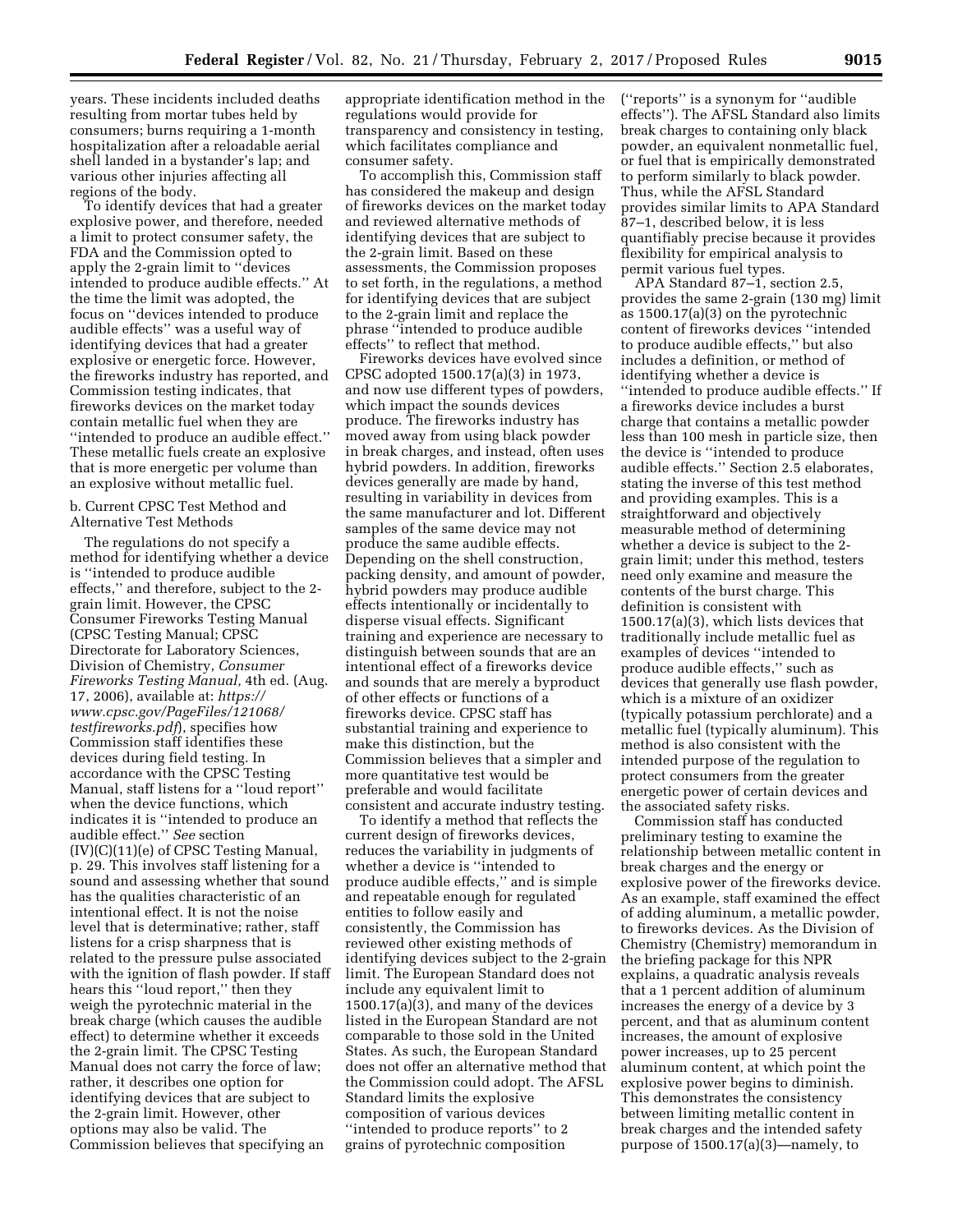limit the explosive power of devices, in order to reduce injuries associated with more explosive devices. Additionally, adding aluminum or other metallic content to an energetic material may increase sensitivity to impact, spark, and friction, which may present additional safety hazards.

## c. Proposed Regulatory Requirement

Accordingly, the Commission proposes to adopt a method for identifying devices that are subject to the 2-grain limit that is consistent with the method in APA Standard 87–1. However, unlike APA Standard 87–1, the Commission proposes to state the criteria directly in the regulation, without referencing ''devices intended to produce audible effects''; in addition, the Commission proposes to state only the general criteria for identifying these devices (*i.e.,* metallic fuel greater than 100 mesh in particle size), without the additional details in APA Standard 87– 1. Although at the time it was adopted, the phrase ''intended to produce audible effects'' was a useful way to identify devices with greater explosive power and a correspondingly greater risk of injury, because of the current design and composition of fireworks devices, it is clearer and more direct to refer simply to their content.

To assess the CPSC Testing Manual method and the APA Standard 87–1 method, Commission staff randomly tested fireworks samples collected from the Office of Compliance from fiscal years 2014, 2015, and 2016. Using the CPSC Testing Manual method, staff found that 17 percent of the samples were ''intended to produce audible effects'' and exceeded the 2-grain limit. In contrast, while using the APA Standard 87–1 method, staff found that 84 percent of the samples were ''intended to produce audible effects'' and exceeded the 2-grain limit. Although the sample size is too small to be conclusive, these results show a notable difference between the number of devices that qualify as ''intended to produce audible effects'' using the CPSC Testing Manual method and the APA Standard 87–1 method. This may be because the APA Standard 87–1 method relies on precise and quantifiable measurements, rather than experienced observation, leaving less room for interpretation.

The Commission does not propose to modify the overall requirement in 1500.17(a)(3); rather the Commission proposes to specify the composition that identifies a device as subject to the 2 grain limit and otherwise retain the 2 grain limit. For consistency, the Commission also proposes to replace

references to ''audible effects'' throughout the regulations. Because the regulations currently do not require any particular method of identifying which devices are subject to the 2-grain limit, requiring the use of a specific method creates a new requirement. Additionally, consistent with the comparative test data, the proposed method likely would identify more devices as subject to the 2-grain limit than the current CPSC Testing Manual method. Therefore, the practical effect of adopting the proposed method of identifying whether a device is ''intended to produce audible effects'' is that the Commission would ban more devices than it currently considers banned.

It is important to note that the proposed revision to 1500.17(a)(3), which focuses on the metallic content of the device, would reduce the scope of fireworks devices that are subject to the 2-grain limit because the proposed revision does not limit the content of devices containing black powder only. However, the Commission believes that reducing the scope will not decrease the level of protection that the regulation provides because the Commission is not aware of any devices on the market that fall within the scope of the current regulation, but outside the scope of the proposed regulation. Under the current method CPSC staff uses, devices that produce a ''loud report'' are limited to 2 grains of pyrotechnic composition; this limit applies whether the device contains metallic fuel or only black powder. Under the proposed regulation, only devices that contain metallic fuel less than 100 mesh in particle size are limited to 2 grains of pyrotechnic composition. Therefore, the proposed provision does not limit the content of devices that contain only black powder. However, Commission staff's extensive experience observing and testing fireworks devices indicates that there are no devices currently on the market that contain only black powder and produce a ''loud report,'' subjecting them to the 2-grain limit. Consequently, like the proposed regulation, the current method, in effect, does not limit the pyrotechnic composition of devices that contain only black powder. Nevertheless, to address this difference, and because a device containing large amounts of only black powder could potentially pose a safety hazard to consumers, the Commission is proposing limits to the pyrotechnic weight in various aerial and ground devices. These limits are discussed in Section IV.A.2., below.

In addition, the Commission is considering limiting metallic powders

with larger particle sizes in break charges or reports, possibly by limiting the permissible size and/or the permissible percentage of such metal powders.

#### d. FHSA Findings

#### i. Finding 1: Public Health and Safety

In previous rulemakings supporting the 2-grain limit in 1500.17(a)(3), the Commission has found that the degree and nature of the hazard associated with the devices subject to that limit are such that public health and safety necessitate the Commission banning devices that exceed that limit. The proposed method of identifying these devices supports and furthers that necessary ban by providing a quantifiable and reliable method of identifying these particularly explosive devices. As the Fireworks Annual Report indicates, serious injuries and deaths still occur that are associated with devices commonly subject to this limit, including injuries to young children. In addition, as staff's testing indicates, the current test method identifies fewer devices as being subject to the 2-grain limit than the APA Standard 87–1 method. Therefore, the Commission believes that the proposed method is necessary to protect consumer safety because a more straightforward, quantifiable, and repeatable test method that does not require extensive training and experience will more-consistently identify devices that need to be limited to 2 grains of pyrotechnic composition. Consequently, this method will be more effective in keeping such devices off the market.

#### ii. Finding 2: Voluntary Standards

The Commission evaluated compliance with the 2-grain limit provision in APA Standard 87–1. The Commission believes that the test method is effective since it is a consistent and reliable method for identifying more explosive devices, such that the Commission is proposing to adopt the same method. However, the Commission does not believe that there is likely to be substantial compliance with that provision of APA Standard 87–1. The Commission's preliminary testing of samples collected from the Office of Compliance revealed that 84 percent (54 of 64) of devices analyzed using the APA Standard 87–1 method met that standard's definition of devices ''intended to produce audible effects'' and exceeded the 2-grain limit, in violation of the standard. Moreover, the severity of the potential injuries shown in CPSC's incident data (including severe burns and death) and the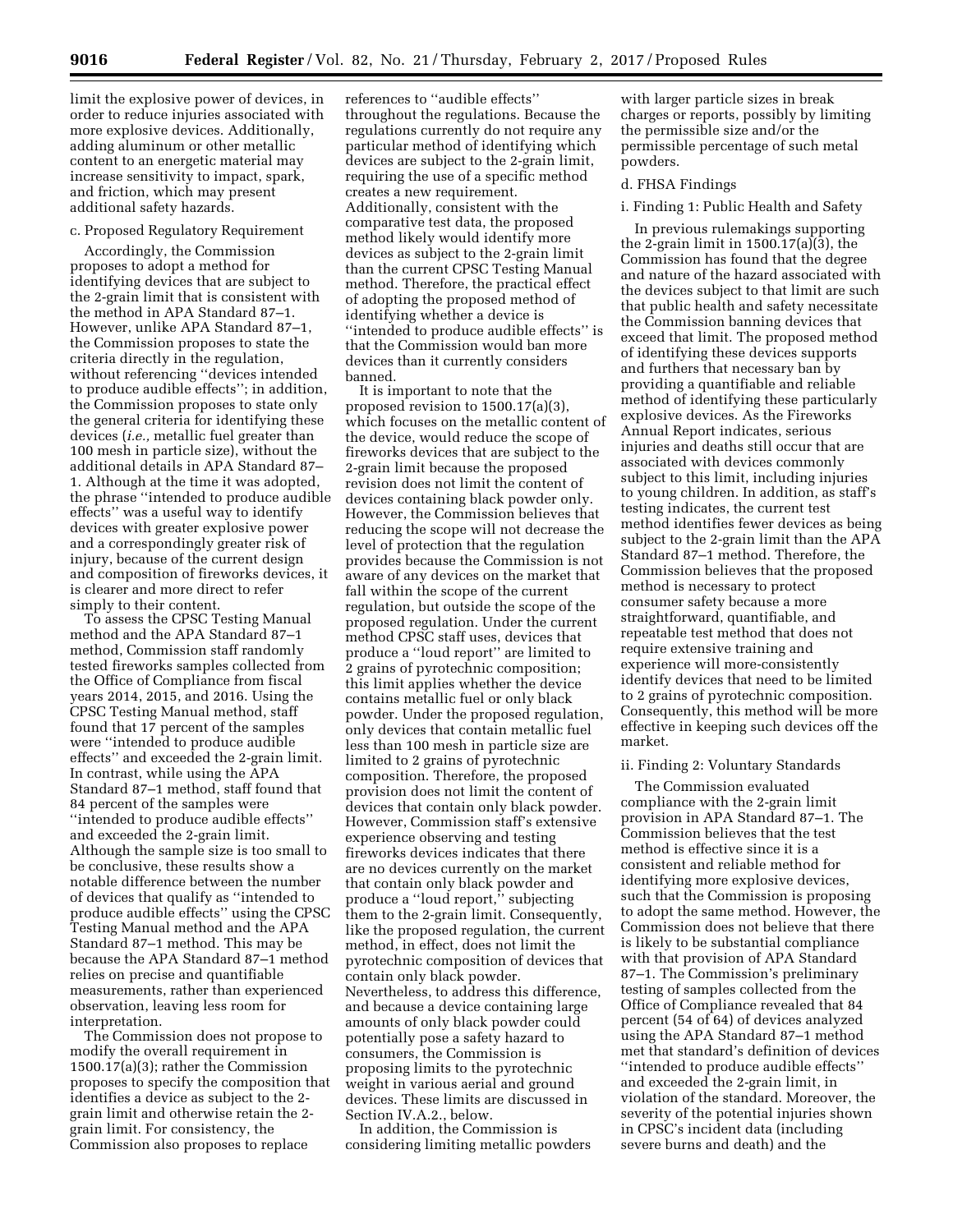vulnerability of the population at risk (including young children, as indicated in the Fireworks Annual Report) indicate the need for a high level of compliance. As discussed above, these factors are relevant to assessing whether there is likely to be ''substantial compliance'' with a voluntary standard. Therefore, the Commission believes that there is not likely to be substantial compliance with the voluntary standard, so a regulatory requirement is necessary.

#### iii. Finding 3: Costs and Benefits

The Commission believes that the benefits of the proposed requirement bear a reasonable relationship to its costs. The benefits include reducing the likelihood and severity of injury by providing a simpler and more consistent means of identifying devices that have comparatively high explosive powers. As the Directorate for Economic Analysis (EC) memorandum in the briefing package for this NPR indicates, the costs of this requirement are likely to be low. Based on CPSC testing of fireworks samples, there may be a low level of compliance with the comparable provision in APA Standard 87–1; however, the costs associated with changes that would bring noncompliant devices into compliance are likely to be low. Any entities that do not already comply with the provision in APA Standard 87–1 would need to replace metallic powders with nonmetallic powder, or reduce the amount of metallic powders in their devices. Because manufacturers already use both types of powders in devices, and the costs of the two types are comparable, the costs are likely to be low.

#### iv. Finding 4: Alternatives

The Commission believes that the proposed requirement is the least burdensome option that meets the safety goal of this provision. The Commission examined several test methods, including the method in the CPSC Testing Manual, a method based on explosive force, APA Standard 87–1, the AFSL Standard, and the European Standard. The method in the CPSC Testing Manual requires highly experienced and trained testers to distinguish devices by listening to them; this requires highly-specialized testers, and as the testing data suggests, this leads to comparatively fewer devices being identified as subject to the 2-grain limit. The AFSL Standard is more stringent than APA Standard 87–1, limiting break charges to black powder; but it is also less precise, allowing for equivalent nonmetallic fuel or fuel that is empirically shown to be like black

powder. This less-defined standard creates a burden for testing various powders or strictly limits devices to black powder. The European Standard limits pyrotechnic composition differently for various devices, but these devices do not all correlate with devices available on the U.S. market. Consequently, the method the Commission proposes in this NPR is the least burdensome alternative because it provides a simple, precise, and quantifiable method of identifying devices that are subject to the 2-grain limit, minimizing the training needed, and eliminating the need to test the characteristics of various powders.

## e. Enforcement Discretion for Minimal Contamination

The proposed requirement would ban devices that contain any amount of metallic powder less than 100 mesh in particle size in the burst charge, when the burst charge is produced by more than 2 grains of pyrotechnic content. However, the Commission recognizes that it may be difficult to ensure that there is no such metallic powder present due to potential contamination from visual effects or environmental contamination, and it may be difficult to consistently identify the presence of metallic powder because of detection limitations and variation. Consequently, the Commission will allow for minimal contamination of up to, but not exceeding, 1.00 percent of metallic powder in burst charges that are subject to 1500.17(a)(3).

The Commission believes that the presence of a metal, such as aluminum, in trace amounts would not pose an increased safety risk to consumers because a scarce amount of contaminant would not significantly add to the energy of the explosive. As the Chemistry memorandum in the briefing package for this NPR explains, staff's preliminary testing revealed that metallic content used in visual effects may inadvertently contaminate break charge content at very low levels. Staff found that when contamination occurred, the contamination level in the break charge was generally less than 1 percent. In addition, different detection instruments can vary in the particle sizes and metallic content levels they detect. Staff evaluated the detection levels of Inductively Coupled Plasma-Optical Emission Spectroscopy (ICP– OES) and X-Ray Fluorescence (XRF) and found that they produced largely similar results but can identify metallic content at slightly different levels. Commission staff believes that both ICP–OES and XRF are viable instruments for assessing

compliance with proposed 1500.17(a)(3).

To account for these variables, the Commission will exercise enforcement discretion to allow up to, but not exceeding, 1.00 percent contamination of metallic powder in a burst charge. The Commission believes that 1.00 percent is an appropriate level for two reasons. First, 1.00 percent would allow for unintentional contamination at the levels Commission staff has seen are common in fireworks devices. As the Chemistry memorandum explains, staff's preliminary testing reveals that when metallic content present in visual effects inadvertently contaminates a break charge, it is generally at levels below 0.4 percent; a 1.00 percent allowance should adequately allow for inadvertent contamination. Second, the increase in explosive force from 1.00 percent metallic fuel contamination is minimal, and the Commission believes that it does not present a notable increase in the safety risk to the public. As staff's preliminary testing indicates, a 1.00 percent increase in metallic content increases the energy of a device by 3 percent (using aluminum as an example), and further increases in metallic content correspondingly increase the explosive power of the device up to 25 percent, at which point the explosive power begins to diminish. Thus, contamination up to 1.00 percent likely does not notably increase the risk to consumers.

2. Limit Chemical Composition and Pyrotechnic Weight (16 CFR 1500.17(a))

a. Rationale for Limiting Chemical Composition and Pyrotechnic Weight and Relevant Provisions in Voluntary Standards

As discussed, the amount of pyrotechnic material in a fireworks device directly relates to the energetic power of the device, and greater energetic power presents increased safety risks to consumers. To mitigate this risk, 1500.17(a)(3) limits the pyrotechnic material in fireworks devices that are ''intended to produce audible effects.'' However, this risk also exists for devices that do not fall within that category. To address this, each of the voluntary and international standards on fireworks also limits the chemical composition and pyrotechnic weight of various devices. The specific limits vary with the type of device. For certain devices, the pyrotechnic weight limits address the proportion of break charge relative to the chemical composition or effects. This protects the public because a large proportion of break charge relative to effects may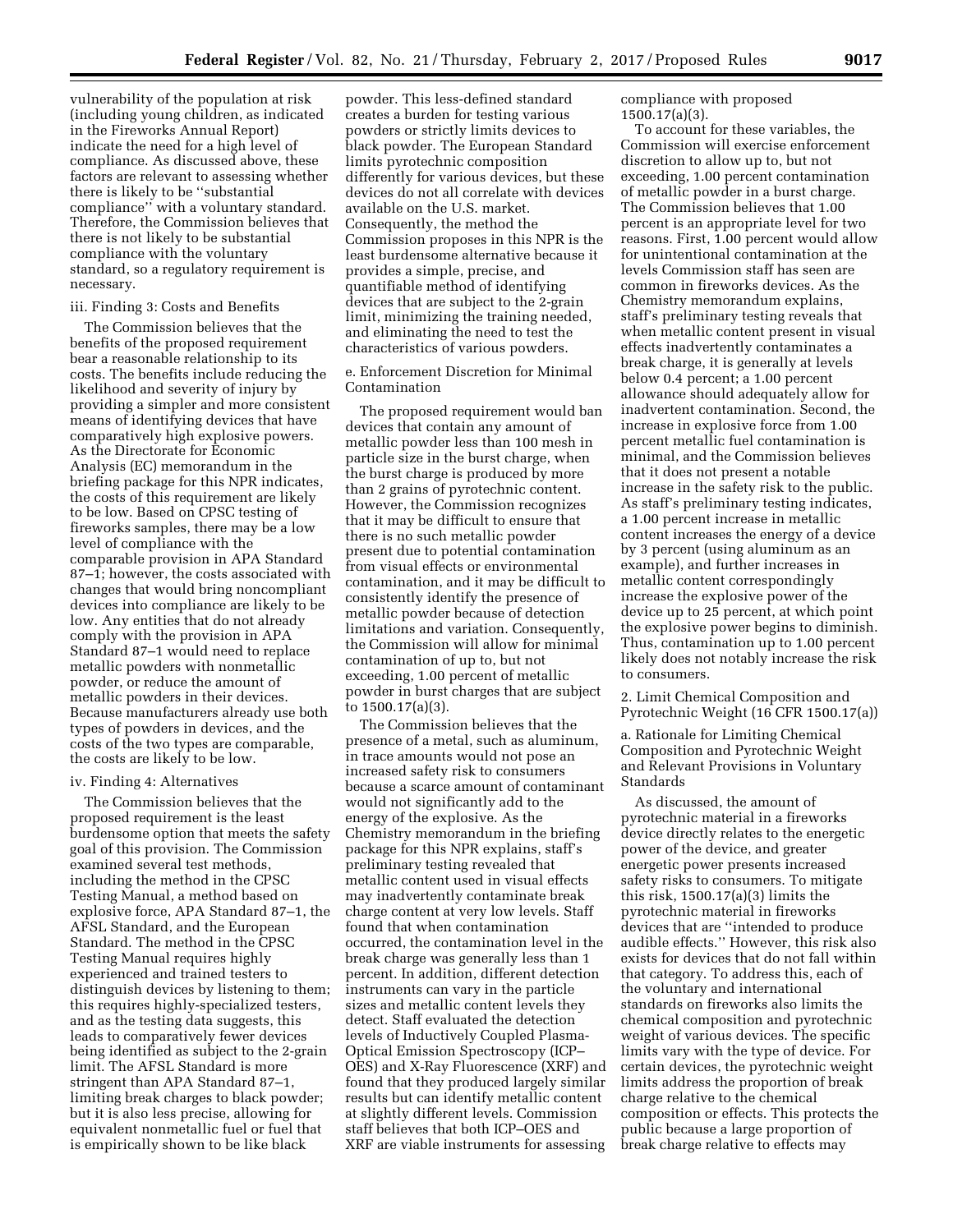disperse the effects further and injure bystanders or ignite nearby property.

Currently, CPSC's fireworks regulations do not include such limits, except for certain devices, such as party poppers and firecrackers. The Commission proposes to adopt such limits to reduce the safety risks associated with higher levels of particular chemical compositions and ratios of pyrotechnic weight in specific devices.

Each of the voluntary and international standards limits different devices (some of which overlap), and some of the limits differ. These limits are in section 3.1.1 and 3.1.3 (ground devices) and 3.1.2 (aerial devices) of APA Standard 87–1; in sections 2–1.8, 2–2, 2–3, and 2–4 of the AFSL Standard; and in Table 1 in part 5 of the European Standard. The APA Standard 87–1 limits specify a maximum chemical composition for components, lift charges, and devices, and a maximum ratio of burst charge to total weight of chemical composition. The AFSL Standard does the same, but with some different limits and with allowances for alternate lesser ratios and different device designs. The European Standard lists 30 different devices with corresponding net explosive content limits. However, the devices listed in the European Standard do not fully correspond with devices available in the U.S. market.

## b. Proposed Regulatory Requirements

The Commission proposes to incorporate by reference the limits in APA Standard 87–1 for mine and shell devices, aerial shell kits (reloadable tube), cylindrical fountains, cone fountains, illuminating torches, wheels, and chasers, with one modification. The categories of devices listed in APA Standard 87–1 are similar to the device delineations in the regulations with which regulated entities are already familiar. They also largely comply with APA Standard 87–1 for transportation purposes, and the Commission believes these limits provide for consumer safety by limiting the explosive power of devices.

The Commission proposes to modify the provisions in APA Standard 87–1, which it proposes to incorporate by reference into the regulation, by including an additional provision that limits the explosive force of certain aerial devices. For mine and shell devices and aerial shell kits (reloadable tube), the Commission proposes to specify, in addition to the provisions in APA Standard 87–1, that the lift charge of each shell is limited to black powder (potassium nitrate, sulfur, and charcoal)

or similar pyrotechnic composition without metallic fuel. This aligns with the safety rationale regarding metallic fuel discussed above—namely, that metallic fuels can make an explosive more energetic per volume than devices that do not contain metallic powder; so limiting the lift charge of certain aerial devices to contain only black powder (*i.e.,* nonmetallic fuel), would limit the explosive power of those devices.

Although the provisions that the Commission proposes align with APA Standard 87–1's limits on chemical composition and pyrotechnic weights for aerial and ground devices, they differ from the voluntary standard in three ways. First, the Commission's proposed requirement does not include details about specific devices (*e.g.,*  descriptions) that it believes are unnecessary for these limits. Second, the Commission's proposed requirement includes additional information that clarifies the scope of the limits. The Commission believes that these differences are necessary to establish a clear requirement. Third, the Commission proposes to adopt limits for only some ground devices, excluding some of the ground devices listed in APA Standard 87–1, including ground spinners, flitter sparklers, toy smoke devices, and sparklers. The Commission is omitting these devices because, based on incident and injury data, the Commission does not believe these devices pose significant safety hazards to consumers to necessitate limits on their compositions.

As discussed, the proposed revision to 1500.17(a)(3), which focuses on the metallic content of devices, would reduce the scope of fireworks devices that are subject to the 2-grain limit. Specifically, under the current regulation and CPSC staff's current test method, the 2-grain limit applies to any device that produces a ''loud report,'' whether it contains metallic fuel or only black powder; under the proposed requirement, the 2-grain limit would apply only to devices that contain metallic fuel and not devices that contain only black powder. The proposed pyrotechnic weight limits for aerial devices fills the gap created by this change, by limiting the explosive force of devices regardless of whether they contain metallic fuel or only black powder. To provide comparable limits for ground devices, the Commission also proposes to adopt the pyrotechnic weight limits for ground devices that are in APA Standard 87–1. Limits for ground devices will also compensate for the reduced scope that the proposed 1500.17(a)(3) creates, by preventing ground devices from containing large

amounts of black powder. The Commission believes that these limits are necessary to protect the public because devices containing a large amount of black powder can pose a safety hazard; therefore, it is necessary to limit the power of devices that contain only black powder, as well as devices containing metallic powder.

The proposed limits on chemical composition and pyrotechnic weight would create new limits on fireworks devices that do not currently exist in the regulations, thereby creating a new ban of hazardous substances that currently are not prohibited.

## c. FHSA Findings

#### i. Finding 1: Public Health and Safety

Fireworks devices with greater explosive content may contribute to more severe injuries and deaths than devices with less explosive power and labeling required by section 2(p)(1) of the FHSA is not adequate to protect the public health and safety. *See* 15 U.S.C.  $1261(p)(1)$ . Therefore, for the same reasons supporting the 2-grain limit in 1500.17(a)(3), the Commission believes that chemical composition and pyrotechnic weight, including content ratios, need to be limited in devices that are not subject to 1500.17(a)(3) to protect the public from the safety risks of devices with high explosive content and those containing only black powder.

## ii. Finding 2: Voluntary Standards

With respect to the first prong of this finding, the Commission believes that compliance with the voluntary standard is likely to reduce the risk of injury, because the limits in the voluntary standard effectively reduce the explosive power of devices, which is why the Commission proposes to incorporate by reference the limits in the voluntary standard. As for the second prong of the finding, however, the Commission believes that there is not likely to be substantial compliance with the voluntary standard. Commission staff randomly tested fiscal year 2014 and 2015 fireworks samples collected by the Office of Compliance to evaluate compliance with the various limits in APA Standard 87–1. Staff analyzed 42 devices in total (12 reloadable aerial shell devices and 30 multiple-tube mine and shell devices). Although the sample size of this testing is insufficient to draw definitive conclusions, the results, nevertheless, are informative. Two (17%) of the 12 reloadable aerial shell devices and 8 (27%) of the 30 multiple-tube mine and shell devices staff tested exceeded the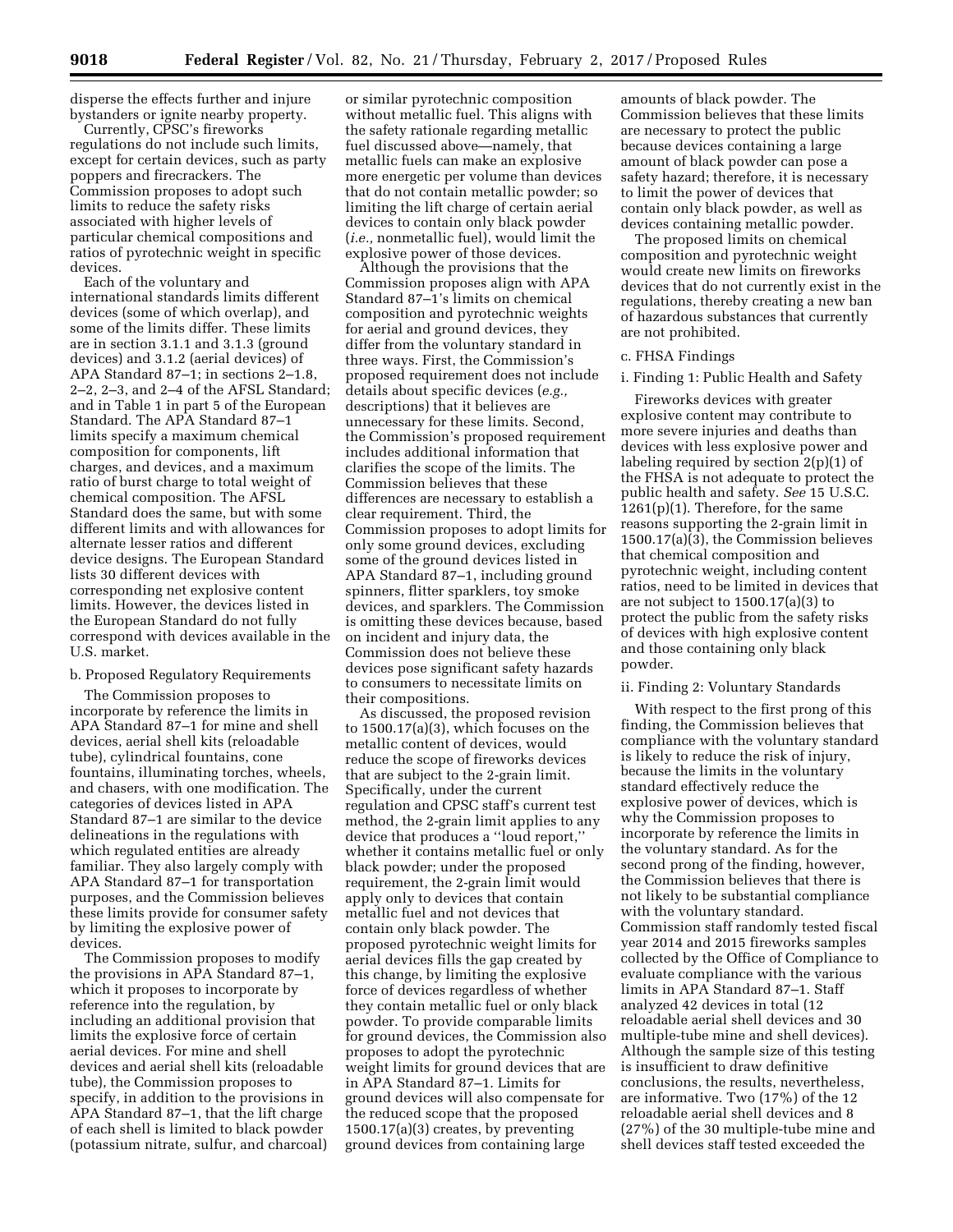permissible break charge-to-effect ratio specified in APA Standard 87–1. None of either type of device exceeded the maximum lift charge provided in APA Standard 87–1. Additionally, none of the reloadable aerial shell devices exceeded the total pyrotechnic composition limits in APA Standard 87–1, while 6 (20%) of the multipletube mine and shell devices exceeded those limits. The Commission does not have information regarding industry compliance with the limits on ground devices set forth in APA Standard 87– 1, and requests such information and relevant data.

As the preliminary testing staff conducted showed, between 15 percent and 30 percent of tested devices did not comply with some portion of APA Standard 87–1's limits on chemical composition and pyrotechnic weight. Moreover, the potential severity of injuries and death associated with devices with greater explosive power, described in the previous section, indicate the need for particularly high compliance levels.

## iii. Finding 3: Costs and Benefits

The Commission believes that the benefits and costs of the proposed requirement bear a reasonable relationship because the minimal costs associated with limiting the content of fireworks devices are reasonable in light of the benefits to consumer safety. Benefits include reducing the presence of more-energetic devices on the market, which pose an increased safety risk to consumers. Anticipated costs include implementing quality control measures to ensure devices do not contain more than the proscribed limits; these quality control measures may include acquiring smaller measuring devices, which is likely low in cost. The proposed requirements are not expected to eliminate any products from the market because devices that are noncompliant could function as well if they complied with the proposed limits, and the Commission does not expect that manufacturers will have to redesign their products.

#### iv. Finding 4: Alternatives

Given the minimal burden this requirement would create, the Commission believes that the proposed limits on chemical composition and pyrotechnic weight are the least burdensome way to achieve the safety purpose of the proposed requirement. In comparison to the AFSL and European Standards, the categories of devices listed in APA Standard 87–1 are similar to the device delineations in the regulations with which regulated

entities are already familiar. They also largely comply with APA Standard 87– 1 for transportation purposes because DOT incorporates that standard by reference into its regulations. The only substantial difference between APA Standard 87–1 and the proposed requirement is that the proposed requirement does not include all of the ground devices that APA Standard 87– 1 lists. This is because the Commission does not have data indicating that those ground devices pose significant safety hazards to consumers. As such, the Commission does not believe that limits for those devices are necessary, and there would not be adequate support to justify the FHSA findings.

3. Add Hexachlorobenzene and Lead Tetroxide and Other Lead Compounds to the List of Prohibited Chemicals (16 CFR 1507.2)

## a. Proposed Requirements and Rationale

The Commission proposes to add hexachlorobenzene (HCB) and lead tetroxide and other lead compounds to the list of prohibited chemicals in 1507.2. Various studies indicate that fireworks devices contain HCB and lead tetroxide or other lead compounds. Specifically, studies have found HCB in 25 percent to 53 percent of fireworks samples, depending on the study and in concentrations up to 4.4 percent. *See*  Fireworks NPR Briefing Package, Health Sciences Memorandum (Tab A of NPR Briefing Package), for further discussion of these studies. Testing by AFSL and CPSC has found lead compounds in 9 percent to 38 percent of fireworks samples, depending on the study, and in concentrations greater than 0.25 percent.

HCB and lead tetroxide and other lead compounds can be released into the environment when fireworks containing them explode; and although the Commission has not conducted an exposure analysis, the public can absorb both chemicals into their bodies through inhalation or surface contact. Moreover, both of these chemicals are likely carcinogenic and are toxic to humans. HCB is associated with numerous serious health effects, including developmental and reproductive toxicity, liver toxicity, and cancer, and can be passed to offspring. Absorption of lead compounds also can have serious impacts on neurological, reproductive, renal, cardiovascular, gastrointestinal, and hematological functions, particularly in children, and can be passed to offspring. The Commission proposes to prohibit fireworks devices from containing these chemicals. This proposed provision

covers only health effects relating to non-carcinogenic liver effects and developmental effects including anatomical variations or delayed development (but not including malformations) associated with HCB and hematological, gastrointestinal, cardiovascular, renal, and neurological toxicity associated with lead tetroxide and other lead compounds.

The FHSA authorizes the Commission to declare a substance or mixture of substances to be a hazardous substance within the scope of the FHSA, if it finds that the substance meets one of the categories described in section  $2(f)(1)(A)$ of the statute. 15 U.S.C. 1262(a)(1). Section 2(f)(1)(A) of the FHSA lists various characteristics that qualify a substance as a ''hazardous substance.'' *Id.* at 1261(f)(1)(A). One of these characteristics is that the substance is ''toxic,'' which the FHSA defines as a substance ''which has the capacity to produce personal injury or illness to man through ingestion, inhalation, or absorption through any body surface.'' *Id.* at 1261(f)(1)(A), 1261(g). In addition to meeting the definition of ''toxic,'' the Commission must also determine that the substance ''may cause substantial personal injury or substantial illness during or as a proximate result of any customary or reasonably foreseeable handling or use'' in order to be a ''hazardous substance'' under the FHSA. *Id.* at 1261(f)(1).

As described in the Health Sciences memorandum in Tab A of the briefing package for this NPR, Commission staff believes that fireworks devices containing HCB or lead tetroxide or other lead compounds present toxicological hazards that can be absorbed into the human body; these substances have been demonstrated to be harmful to human health; and fireworks devices have been found to contain these chemicals. Therefore, the Commission believes that there is support to find that fireworks devices containing HCB or lead tetroxide or other lead compounds are ''toxic'' within the definition in the FHSA and may cause substantial illness as a result of reasonably foreseeable handling, use, or contact with such devices.

All three voluntary and international standards regarding fireworks include some prohibition of lead compounds, HCB, or both. Although the three standards are similar, each addresses limits on HCB and lead compounds differently. Table 1 outlines the relevant requirements in each of the three standards, as well as the current CPSC regulations.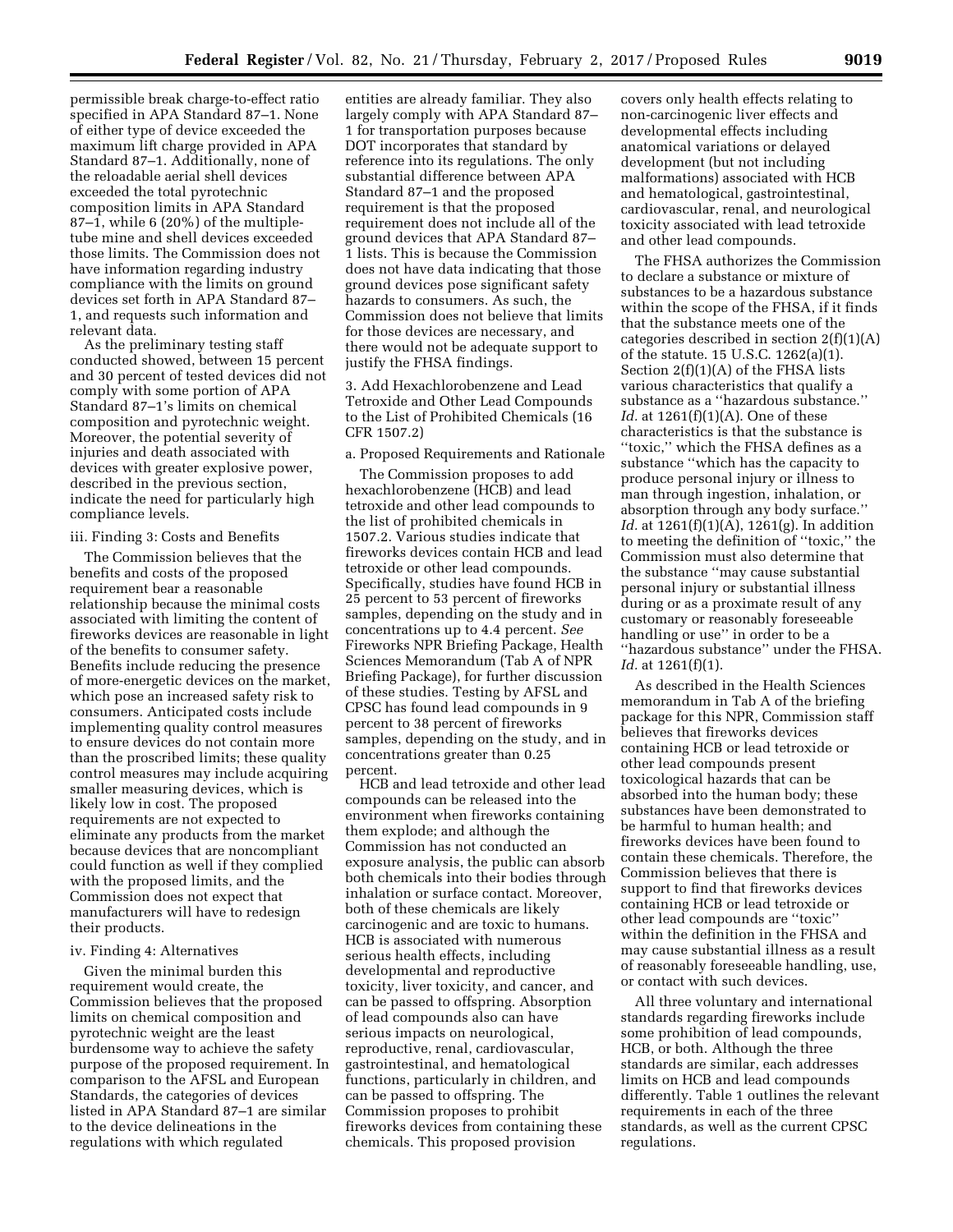# TABLE 1—LIMITS ON HCB AND LEAD COMPOUNDS IN FIREWORKS DEVICES

|                                  | <b>HCB</b>                                                                      | Lead compounds                          |
|----------------------------------|---------------------------------------------------------------------------------|-----------------------------------------|
| APA Standard $87-1$ <sup>1</sup> | AFSL Standard <sup>2</sup>   Prohibited at concentrations above 0.01% by weight | No limit.<br>Prohibited.<br>Prohibited. |

1Section 3.7.

2Appendix A, Table I, para. (e), (f).

3EN 15947–5, pt 1.

As discussed in Section IV.B.1., below, the Commission also proposes to allow for trace contamination with these and other prohibited chemicals, consistent with the voluntary standards. Section IV.B.1. discusses the various trace contamination limits the Commission is considering for these chemicals and other prohibited chemicals in further detail. Nevertheless, the Commission believes that there is a need, generally, to prohibit HCB and lead tetroxide and other lead compounds.

The proposed requirement would constitute a new hazardous substance ban under the FHSA because it would ban chemicals that are not currently prohibited in CPSC's fireworks regulations.

#### b. FHSA Findings

i. Finding 1: Public Health and Safety

The Commission believes that HCB and lead tetroxide and other lead compounds in fireworks present a serious hazard to consumers, justifying prohibiting these chemicals. As the Health Sciences memorandum in the briefing package for this NPR discusses, testing indicates that HCB and lead are present in some fireworks devices and bystanders can absorb these chemicals from the environment when they are released from fireworks. Moreover, both chemicals are associated with severe health problems.

#### ii. Finding 2: Voluntary Standards

As for the first prong of this finding, the Commission believes that compliance with the voluntary standard would adequately reduce the risk of injury because the voluntary standard limits the explosive power of devices, which is why the Commission proposes to incorporate these limits by reference into the regulations. With respect to the second prong of this finding, the Commission believes that there is not likely to be substantial compliance with the voluntary standards. As the data shows, studies have found devices containing HCB or lead compounds and at levels above the limits permitted in the voluntary standards, indicating a

lack of compliance. Because of the serious health effects associated with HCB and lead compounds, these two chemicals pose a particularly serious risk to consumers, necessitating a particularly high level of compliance.

## iii. Finding 3: Costs and Benefits

The Commission believes that the benefits of the recommended requirement bear a reasonable relationship to its costs. The benefits would include reducing consumer exposure to two chemicals that pose serious health effects. Comparatively, the costs are likely low because HCB and lead compounds are not necessary components of fireworks, they are not commonly used, and the effects they create can be replicated with other safer and less-costly materials.

#### iv. Finding 4: Alternatives

The Commission believes that the recommended requirement is the least burdensome means of achieving the safety purpose. Prohibiting these two chemicals in unsafe levels is necessary to protect consumer safety; any alternative may not accomplish this purpose.

4. Adopt a Test Method To Evaluate Side Ignition (16 CFR 1507.3)

a. Proposed Requirement and Rationale

Section 1507.3(a)(1) requires fireworks devices that use a fuse (with the exception of certain smaller fireworks devices) to use a fuse that is treated or coated to ''reduce the possibility of side ignition.'' Section 1500.17(a)(9) bans any fireworks device that does not comply with applicable requirements of part 1507 (except as specified in 1500.17(a)(9)), thereby making devices that do not meet the fuse requirements in 1507.3 ''banned hazardous substances.'' The regulation does not detail how to evaluate compliance with 1507.3(a)(1), nor does it specify what qualifies as ''reduc[ing] the possibility of side ignition.'' The CPSC Testing Manual, APA Standard 87–1, and the AFSL Standard provide additional details about this requirement. The CPSC Testing Manual

provides a test for evaluating fuse sideignition resistance. The testing involves holding a lit cigarette against the side of the fuse and measuring how long the fuse resists ignition. The CPSC Testing Manual directs testers to measure whether side ignition occurs within 5 seconds; and CPSC currently considers a device to have failed the fuse sideignition resistance requirement in 1507.3(a)(1) if the fuse ignites within 3 seconds. APA Standard 87–1 and the AFSL Standard provide similar restrictions to 1507.3(a)(1) and similar test methods to the CPSC Testing Manual, each requiring the fuse not to ignite within 3 seconds.

Between 2005 and 2015, the Commission found 28 violations of 1507.3(a)(1). In addition, Commission staff assessed 211 fireworks device samples for side ignition in fiscal year 2015. Staff found that 1 sample (0.5%) ignited in less than 3 seconds; 12 samples (5.7%) ignited in 3 to 5 seconds; and 198 (93.8%) did not ignite within 5 seconds.

The potential for injury when a fireworks device inadvertently ignites is serious and could severely injure or kill a person attempting to light the fireworks device or harm bystanders. If a device lights quickly without the user deliberately lighting it, the user could be holding the device or be close to it when it explodes. Although incident and injury reports listed in the Fireworks Annual Report do not specifically reference side ignition of fireworks devices (which may be difficult to identify), the report does include numerous incidents in which users or bystanders died or sustained serious injuries when a fireworks device exploded while the user was holding it or when the device was lit too close to bystanders or to other fireworks or explosives. Injuries resulting from these incidents included severe burns, bone fractures, and lacerations.

Because of the potential severity of injuries that can result if a device inadvertently ignites, the Commission proposes to adopt the test method for evaluating fuse side ignition described in the CPSC Testing Manual as part of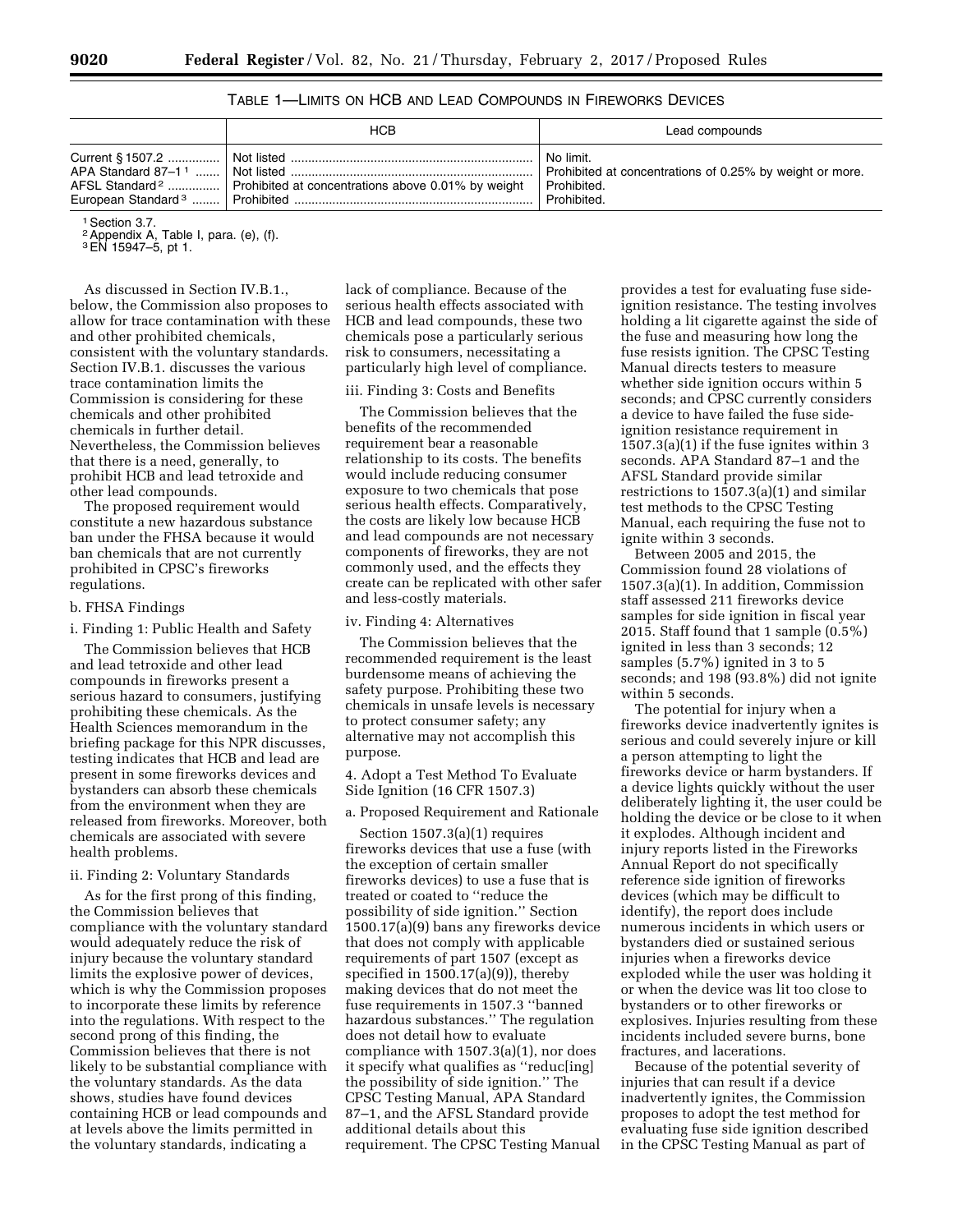the regulations and to specify that fuses must resist side ignition for at least 3 seconds. Because this test method is part of the CPSC Testing Manual, it is not a requirement, but rather, is simply one method available for assessing compliance with 1507.3(a)(1). A clear and consistent understanding of the side ignition resistance requirement may improve safety because industry members would evaluate the side ignition resistance of fuses uniformly, allowing them to consistently and reliably identify fuses that risk side ignition, thereby posing a safety risk to consumers. Moreover, specifying that devices must resist side ignition for 3 seconds provides a clear threshold for determining the safety of the device.

As explained, the proposed requirement, in effect, would create a new hazardous substance ban, triggering the findings required under the FHSA because it would require all manufacturers to test their devices and use that evaluation method, which may be different or more stringent than the method they currently use.

### b. FHSA Findings

#### i. Finding 1: Public Health and Safety

The Commission believes that the degree and nature of the hazards associated with side ignition are such that the public health and safety necessitate banning devices that exceed the proposed side ignition resistance limit. Inadvertent side ignition presents a serious safety hazard to consumers who may be near the device when it functions. Although incident data does not specifically capture side-ignition incidents, the Fireworks Annual Report references deaths and serious injuries that resulted when a fireworks device fired too close to a user or bystander or when a user was holding it, which are among the circumstances likely to occur when a device inadvertently lights by side ignition. A quantifiable test for all regulated entities to follow would improve consumer safety by promoting consistent assessment of devices to screen for unsafe devices entering the market.

## ii. Finding 2: Voluntary Standards

In considering the first prong of this finding, the Commission believes that compliance with the voluntary standard would likely adequately reduce the risk of injury because it specifies a test for evaluating side ignition and specifies a reasonable time in which fuses should resist side ignition, which is why the Commission proposes to adopt a comparable test method and limit. But with respect to the second prong of this

finding, the Commission believes that there is not likely to be substantial compliance with the APA Standard 87– 1 test method and 3-second threshold. Although CPSC's preliminary testing indicates that a high percentage of devices satisfy the APA Standard 87–1 fuse side-ignition resistance provisions, given the severity of the potential injuries that can result when a fireworks devices inadvertently lights, the Commission believes that a particularly high level of compliance is necessary to adequately reduce this risk. As discussed above, the severity of potential injuries is a factor the Commission considers relevant in assessing the level of compliance necessary to constitute ''substantial compliance'' with a voluntary standard. *See* H.R. Rep. No. 208, 97th Cong., 1st Sess. 875 (1981). Moreover, the test method that the Commission proposes includes additional details that APA Standard 87–1 does not, making the proposed test method clearer, which facilitates compliance and uniformity of testing and results.

#### iii. Finding 3: Costs and Benefits

Third, the Commission believes that the benefits of the proposed requirement bear a reasonable relationship to its costs. Anticipated costs include developing a testing program to evaluate product compliance in order to issue certificates of compliance, modifying devices to resist side ignition for a longer period, and potentially removing a small proportion of devices from the market. The Commission does not expect the costs associated with these options to be high, particularly because testing costs can be allocated across all devices with fuses. Benefits include the reduced risk of injury to consumers, including a reduced risk of serious injuries associated with devices firing close to users.

#### iv. Finding 4: Alternatives

Fourth, the Commission believes that the proposed requirement is the least burdensome way to achieve the targeted safety purpose. The proposed test method and 3-second threshold are consistent with the voluntary standards and the CPSC Testing Manual and would facilitate compliance and consumer safety.

## 5. Require Bases To Remain Attached to Devices (16 CFR 1507.4)

## a. Proposed Requirement and Rationale

Section 1507.4 provides a minimum base-to-height ratio for fireworks devices that aims to reduce the likelihood of devices tipping over. The ratio test is intended to prevent devices

from tipping over, but it is a static test that does not evaluate whether a device will tip over when firing. When firing, a device may tip over if there is no base, or if the base is not securely attached. If a device tips over when firing, it presents a serious safety hazard because it could fire in the direction of bystanders or nearby property, or users may return to a lit device to correct the tip over. Although the Fireworks Annual Report does not specifically track incidents or injuries that involve detached bases, the report does indicate that during a 1-month period in 2015, 6 percent of incidents involved devices tipping over, and 13 percent of incidents involved errant flight paths (including devices firing at bystanders rather than directly upwards), which resulted in severe burns. Although these incidents are not attributable to base detachments, specifically, incidents involving devices tipping over or having errant flight paths are the types of incidents that can occur when a base detaches from a device.

Commission staff has observed that several devices on the market do not have bases, or they have bases that became detached before or during use. Although staff does not systematically check for base attachment issues because that currently is not a requirement, staff nevertheless, may record these issues in notes on test reports during routine testing. Because staff does not systematically check and record base attachment issues, the reports that do reflect such issues represent the minimum number of base attachment issues that staff has witnessed. Between fiscal year 1999 and 2016, staff reports indicate that 88 devices had no base, or the base detached before or during operation; 32 devices tipped over during testing; and 76 devices had compromised tube integrity. More than half of the base separations that staff observed were between fiscal years 2010 and 2016. This could suggest a decline in quality control, although there are other possible explanations as well. In some of these cases, staff noted that the base was detached or broken when received; in others, the base detached during handling; and in others, the base detached or cracked when the device fired. Staff has identified 111 samples (2.4%) out of 4,554 devices that have, or could have bases and that contained notes indicating that bases were either missing or functioned improperly during operation. This indicates that there are a large number of devices on the market that potentially pose a safety hazard if a device tips over.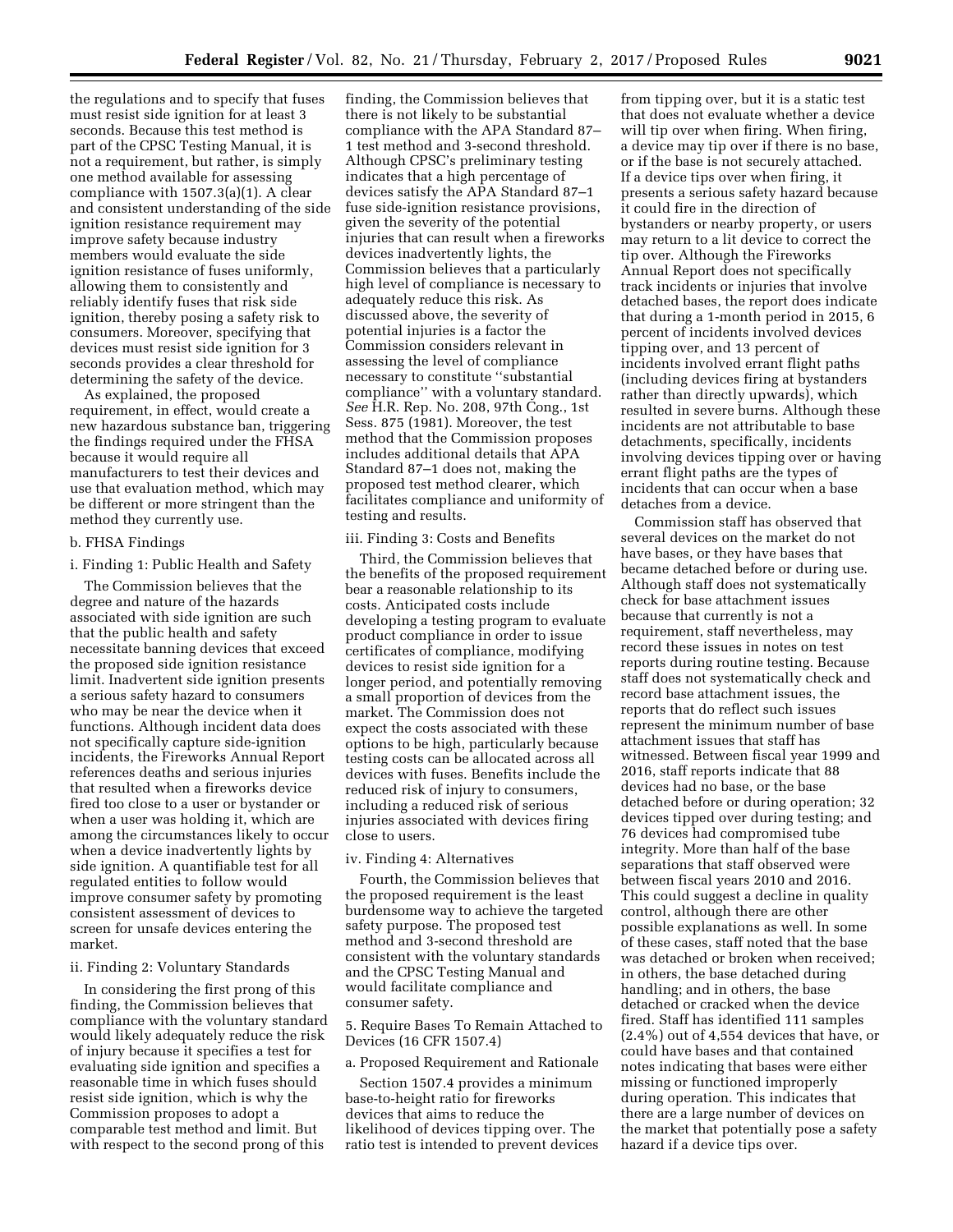Because of the safety risk associated with devices tipping over, the role base attachment can play in tip-over incidents, staff's observations of devices that rely on bases to operate properly, and staff's observation of devices on the market that do not have bases that are attached securely, the Commission proposes to require bases to remain attached to devices during storage, handling, and normal operation.

This proposed requirement is similar to provisions in the AFSL Standard and APA Standard 87–1 that require bases to remain attached to devices during transportation, handling, and normal operation. However, because Commission staff has observed devices that arrive with no base or a detached or broken base, the Commission proposes to extend this requirement to storage as well. Because DOT has jurisdiction over transportation safety, the Commission's proposed provision does not address transportation.

This proposal would create a new hazardous substance ban because it would add a requirement to 1507.4 that would require bases to remain attached during storage, handling, and normal operation. As noted, any fireworks device that does not comply with part 1507 constitutes a banned hazardous substance under 1500.17(a)(9).

#### b. FHSA Findings

i. Finding 1: Public Health and Safety

The Commission believes that the degree and nature of the hazard associated with bases detaching and devices tipping over when firing are such that the public health and safety necessitates the Commission banning devices that do not have bases that are attached securely. Commission testing has found numerous devices that do not have bases that are attached securely and have tipped over during firing. Moreover, the proportion of these devices has increased in recent years. If a device tips over when firing, it can result in serious injuries. Although the incident reports do not address base detachments specifically, tip overs and other incidents can result when a base detaches and have resulted in serious burns to users and bystanders.

#### ii. Finding 2: Voluntary Standards

The Commission also believes that the voluntary standard provisions regarding base detachment are not adequate. For one, the voluntary standards include requirements relevant to transportation, which falls within DOT's purview. In addition, the Commission believes that the voluntary standards are not likely to adequately reduce the safety risk

associated with base detachments because they do not address detachment that occurs during storage. Commission staff has observed fireworks devices with bases that were missing, broken, or detached before staff handled and operated them. As such, staff concluded that it is necessary to require attachment during storage. Finally, the Commission believes that there is not substantial compliance with the voluntary standards. In recent years, Commission staff has observed devices with missing, broken, or detached bases. This suggests that there is not substantial compliance with the voluntary standards. The presence of devices on the market that do not comply with the voluntary standards and the serious injuries that can result when such noncompliant devices tip over during firing, support the Commission's finding that there is not sufficient compliance with the voluntary standards.

#### iii. Finding 3: Costs and Benefits

The Commission believes that the costs associated with the proposed requirement are reasonable, relative to the safety benefits. These costs include affixing bases to devices; designing them as a single piece; and incurring the time, materials, and shipping costs associated with those modifications. Although the Commission cannot estimate the safety benefits of improving the stability of devices, the general occurrence of tip-over incidents, and the potentially serious injuries that can result, supports the need for safety measures that would reduce them.

#### iv. Finding 4: Alternatives

The Commission believes that the proposed requirement is the least burdensome way to achieve the safety goal. The proposed requirement is performance-based, rather than prescriptive, allowing manufacturers numerous ways to comply. The proposal also is consistent with requirements in the voluntary standards.

6. Prohibit Devices From Projecting Fragments When Functioning

#### a. Proposed Requirement and Rationale

Incident data reported to the Commission for 2005 to 2015 indicate that some incidents may have involved fireworks that projected fragments when they fired, injuring bystanders. Although it was not clear in all of these incidents whether the fragments were part of a consumer fireworks device or debris in the surrounding area, the resulting injuries demonstrate the risk to consumers. The reported incidents included debris in a bystander's eye;

third-degree burns on a bystander's foot; a metal shard lodged in a bystander's ankle when the device fired sideways; and first-degree burns and a corneal abrasion from a piece of metal in a bystander's eye. As these incidents demonstrate, fragments of hard materials from a firing fireworks device can cause serious injuries. Moreover, during routine compliance testing, Commission staff has observed hard plastic, metal, or other fragments expelled when fireworks devices function.

To address this safety hazard, the Commission proposes to prohibit fireworks devices from projecting sharp debris when functioning. Section 3.7.2 of APA Standard 87–1 prohibits fireworks devices from propelling sharp fragments of specific materials when set off. The AFSL Standard includes a similar, more general requirement, prohibiting devices from projecting flaming or glowing pieces (section 2– 1.11). The Commission proposes to incorporate by reference the APA Standard 87–1 provision because it provides a more detailed requirement, listing specific types of materials that a fireworks device may not project, including metal, glass, and brittle plastic. However, the Commission requests comments on whether this provision should be limited to certain sizes or amounts of these fragments, rather than a strict general ban, because devices may include these materials as necessary components.

Because the regulations do not currently prohibit devices that project sharp fragments, this would be a new ban, subject to the FHSA findings.

## b. FHSA Findings

#### i. Finding 1: Public Health and Safety

The Commission believes that this ban is necessary to adequately protect the public from the risk of serious injury that can result when fireworks devices project sharp fragments. Commission staff has observed devices project fragments when firing and incident data demonstrates the occurrence and severity of these incidents.

#### ii. Finding 2: Voluntary Standards

The Commission believes that APA Standard 87–1 would adequately reduce the risk of injury associated with projected fragments because it prohibits devices from projecting fragments that can injure bystanders, which is why the Commission proposes to incorporate by reference this provision of the voluntary standard. But the Commission does not believe that there is likely to be substantial compliance with that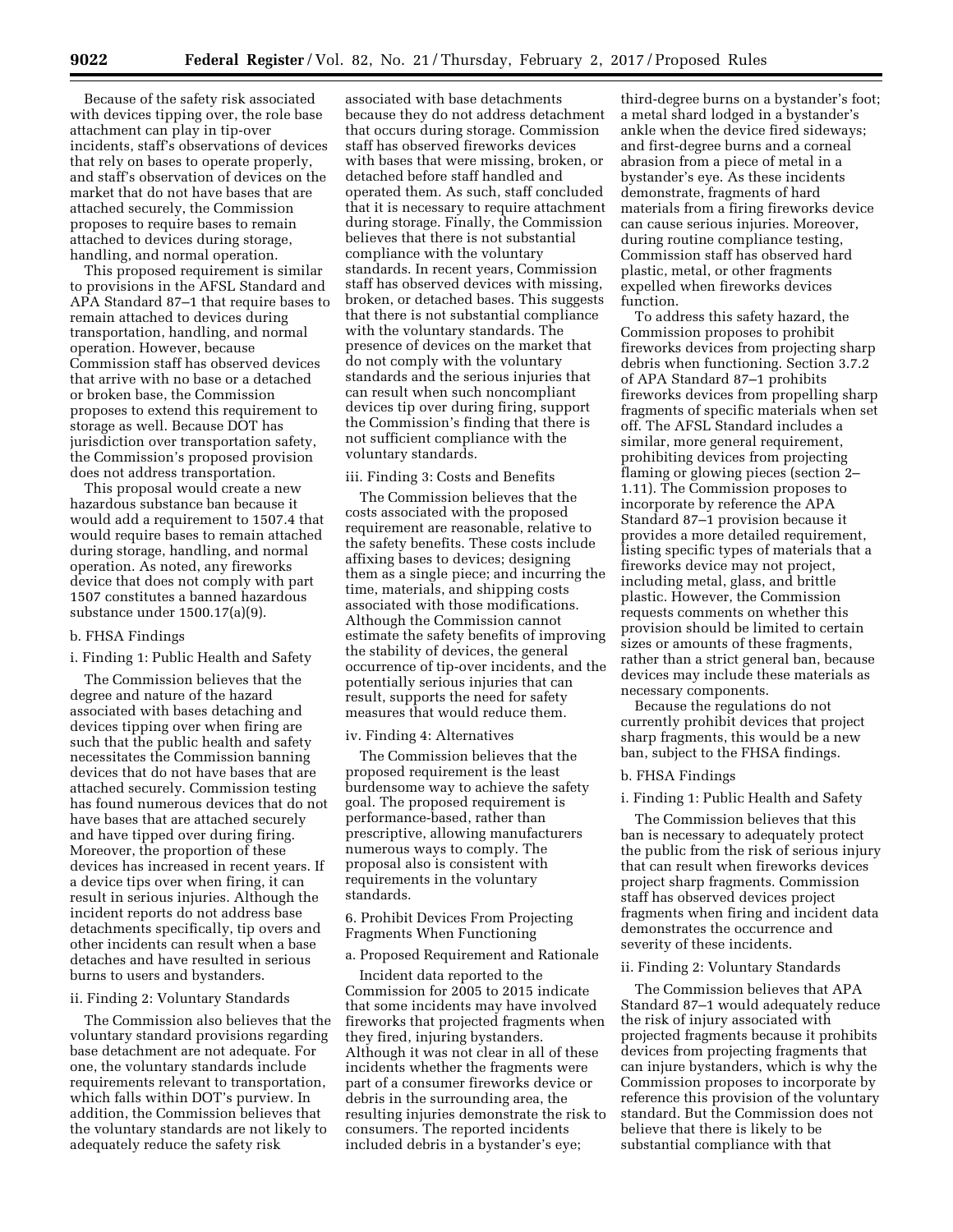standard, given the severity of potential injuries. As discussed above, the severity of potential injuries is a factor the Commission considers relevant in assessing the level of compliance necessary to constitute ''substantial compliance'' with a voluntary standard. *See* H.R. Rep. No. 208, 97th Cong., 1st Sess. 875 (1981). Although there are only eight reported incidents, the reported injuries demonstrate the potential severity of injuries that projected fragments can cause, including first-degree burns and eye injuries. Accordingly, the level of compliance must be particularly high.

## iii. Finding 3: Costs and Benefits

The Commission believes that the benefits of the proposed requirement bear a reasonable relationship to the costs. The benefits include increased consumer safety. The costs include possibly redesigning devices to eliminate parts that may be dispersed or expelled as fragments or potentially implementing greater quality control to ensure that such parts are not dispersed or expelled as fragments. Commission staff does not have sufficient information to determine the expected costs of these modifications, but anecdotal evidence indicates that less than 10 percent of the market does not comply with the proposed requirement.

## iv. Finding 4: Alternatives

The Commission believes that the proposed requirement is the least burdensome way to achieve the safety goal. The AFSL Standard and APA Standard 87–1 provide similar alternatives, and the proposed requirement is a performance-based standard that prohibits devices that project fragments and does not otherwise limit the design of devices.

## *B. Easing Existing Regulatory Requirements*

The following proposed provision would not create any new requirements or ban any hazardous substances. Rather, the proposed provision would ease the existing regulatory requirements applicable to fireworks devices.

## 1. Allow Trace Amounts of Prohibited Chemicals (16 CFR 1507.2)

Section 1507.2 prohibits the presence of certain chemicals in fireworks devices. This requirement has existed in CPSC's regulations since 1976. 41 FR 9512 (Mar. 4, 1976); 41 FR 22931 (June 8, 1976). However, technology has advanced significantly since CPSC adopted this provision, and now testing can identify previously undetectable

trace amounts of a chemical. This precision can make it difficult and burdensome to demonstrate the absence of prohibited chemicals in any amount because instruments often can quantify the presence of a chemical at parts per billion or parts per trillion, but not zero. Instruments and analyses that can test for the presence of chemicals at infinitesimal levels are costly and often require significant sample preparation, while simpler and less costly test methods (*e.g.,* X-Ray Fluorescence spectroscopy) are available to identify the presence of chemicals.

Given the nature of the chemicals prohibited in fireworks devices and the manner in which these chemicals appear in fireworks devices in trace amounts, the Commission believes that their presence is not intentional. In large enough amounts, these chemicals are unstable or pose health or environmental risks, so manufacturers would not deliberately add them to devices. Rather, when they are present, it is likely the result of their inadvertent presence in the environment during production. The Commission believes that trace amounts of these chemicals do not present a risk to consumers because such minimal levels would not affect the rate of reaction and consequent explosive power.

To reflect current technological capabilities, the relative difficulty and cost of identifying and eliminating all trace amounts of prohibited chemicals, the unintentional nature of trace contamination, and the negligible safety implications of trace contamination, the Commission proposes to allow trace amounts of the chemicals prohibited in 1507.2 to be present in fireworks devices.

Existing standards and Commission testing and research provide some options for selecting an appropriate trace allowance limit. APA Standard 87–1 and the AFSL Standard both allow for small amounts of prohibited chemicals as impurities. APA Standard 87–1, section 3.7.1, allows for trace amounts of all prohibited chemicals, if the trace amount is less than 0.25 percent by weight. The AFSL Standard, Appendix A, Table 1, allows for trace contamination of HCB at the limit of 0.01 percent by weight, but does not include a general allowance for all prohibited chemicals. There are also limits on lead content in other consumer products. The Consumer Product Safety Improvement Act (CPSIA; Pub. L. 110–314, 122 Stat. 3016) limits the lead content of most children's products to 0.01 percent by weight and limits lead compounds in

consumer surface-coating materials to 0.009 percent by weight.

Additionally, Commission staff conducted preliminary testing to identify prohibited chemicals in fireworks devices. Examining samples collected from the Office of Compliance from fiscal years 2014 and 2015, staff found that 90 percent of the samples (29 of 32) contained titanium with 100 mesh particle size or smaller, in violation of 1507.2(j), and 38 percent of the samples (12 of 32) contained lead, which the Commission proposes to prohibit in this NPR. However, applying a trace contamination allowance of 0.25 percent by weight (consistent with APA Standard 87–1), only 9 percent (3 of 32) exceeded this limit for titanium with 100-mesh particle size or smaller and only 3 percent (1 of 32) exceeded this limit for lead compounds. Applying an even lower contamination allowance of 0.05 percent by weight, only a few samples (between 9 percent and 16 percent) exceeded this threshold for titanium with 100-mesh particle size or smaller, and none of the samples exceeded this limit for lead compounds. As discussed, various studies have found HCB in fireworks devices in ranges less than and greater than 0.01 percent, 0.05 percent, and 0.25 percent by weight.

Based on this information, there are several options that the Commission may adopt as a general allowance for all prohibited chemicals or as trace allowances for particular chemicals, such as HCB and lead tetroxide and other lead compounds. These options include:

• Allowing trace amounts:  $\circ$  Less than 0.25 percent by weight (consistent with the general limit in APA Standard 87–1);

 $\circ$  less than 0.01 percent by weight (consistent with CPSIA lead limits);

 $\circ$  less than 0.05 percent by weight (since CPSC's initial testing indicates that most devices comply with this level);

 $\circ$  less than 0.01 percent by weight (consistent with the most stringent allowance in the voluntary standards); or

 $\circ$  less than 0.009 percent by weight (consistent with the CPSIA limit on lead compounds in certain consumer materials); or

• adopting no allowance for certain chemicals.

The Commission does not have exposure data regarding the relative safety of the various trace contamination levels identified.

With the exception of HCB, the Commission proposes to allow for trace amounts up to 0.25 percent of each of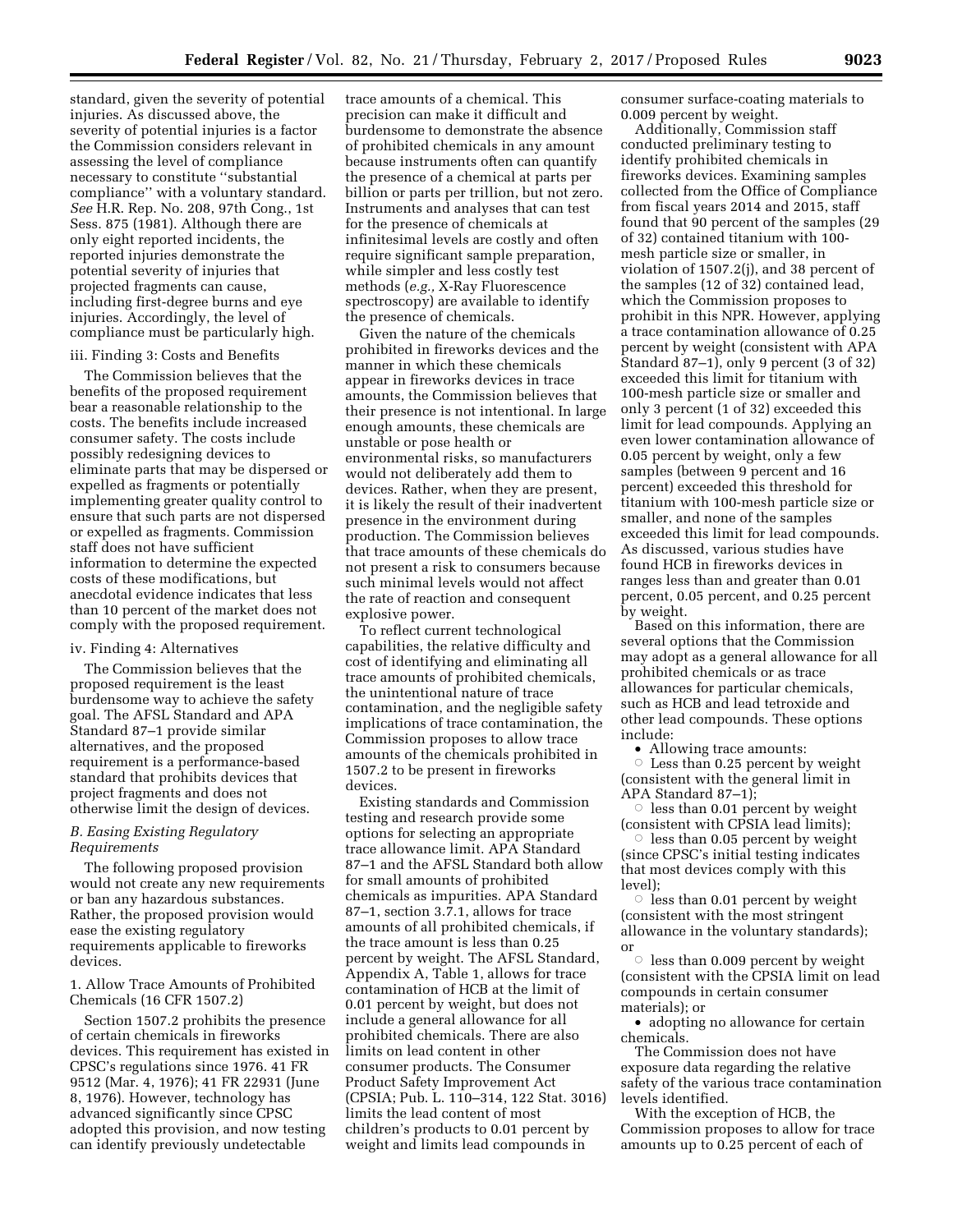the prohibited chemicals listed in 1507.2, including lead tetroxide and other lead compounds, which the Commission proposes to add to 1507.2 in this NPR. This contamination level is consistent with the level provided in APA Standard 87–1. The Commission proposes to allow for trace amounts of 0.01 percent for HCB. This contamination level is consistent with the level provided in the AFSL Standard.

The Commission also may opt to adopt trace contamination allowances in the regulations, in compliance guidance, or in the CPSC Testing Manual. Incorporating trace allowance limits into compliance guidance or the CPSC Testing Manual would maintain the strict prohibition in the regulations but give the Commission flexibility in enforcing violations of the prohibited chemicals ban. Including these allowances in compliance guidance or the CPSC Testing Manual would not create or modify the current requirement in 1507.2, but would serve only as an option available for Commission flexibility.

#### *C. Clarifications of Existing Regulations*

The following proposed requirements would not create any new requirements or ban any hazardous substances; rather they would facilitate regulated entities' understanding of the existing or proposed regulations by providing definitions and eliminating inconsistencies. Because these proposed requirements would not create new hazardous substance bans, they do not require the Commission to make the FHSA findings.

## 1. Define ''Burst Charge'' (16 CFR 1500.3)

The proposed modifications to 16 CFR 1500.17(a)(3) regarding the method of identifying devices that are limited to 2 grains of pyrotechnic composition (discussed in Section IV.A.1.) focus on the content of the ''burst charge'' of the device. Additionally, ''burst charge'' appears in the proposed chemical composition and pyrotechnic weight limits (discussed in Section IV.A.2.). Consequently, the meaning of the term ''burst charge'' is central to these proposed requirements, and regulated entities need a clear understanding of the term to comply with the proposed requirements. Therefore, the Commission proposes to define ''burst charge.''

The proposed requirements in which the term ''burst charge'' would appear are consistent with provisions in APA Standard 87–1. APA Standard 87–1 defines ''burst charge'' in section 2.5,

describing its function and the effects it produces—namely, that it is a chemical composition that breaks open an aerial device—and identifying ''expelling charge'' and ''break charge'' as common synonyms for ''burst charge.'' The Commission believes that this definition accurately describes the term ''burst charge.'' For that reason, and to align with the industry standard, the Commission proposes to incorporate by reference the definition of ''burst charge'' as it appears in the first two sentences of APA Standard 87–1, section 2.5.

2. Define ''Chemical Composition'' (16 CFR 1500.3)

The term ''chemical composition'' is central to the proposed chemical composition and pyrotechnic weight limits (described in Section IV.A.2.). The Commission proposes to define ''chemical composition'' so that regulated entities have a clear and precise understanding of this term to comply with the proposed limits.

The chemical composition limits that the Commission proposes are similar to those in APA Standard 87–1. APA Standard 87–1 defines ''chemical composition'' in section 2.6, describing it as pyrotechnic and explosive compositions and detailing its components. The Commission believes that this definition accurately describes ''chemical composition.'' For this reason, and to align with the industry standard, the Commission proposes to incorporate by reference the definition of ''chemical composition'' as set forth in APA Standard 87–1, section 2.6.

In addition, the Commission proposes to specify that ''chemical composition'' consists of lift charge, burst charge, and visible and audible effect materials. This additional information is not in APA Standard 87–1, but the Commission believes it clarifies information, which facilitates industry compliance with the proposed chemical composition and pyrotechnic weight limits.

3. Define ''Explosive Composition'' (16 CFR 1500.3 and 1507.1)

The proposed definition of ''chemical composition'' includes the term ''explosive composition.'' In addition, the proposed definition of ''firecrackers,'' discussed below, also includes this term. To facilitate clear and consistent industry understanding of this term, the Commission proposes to define ''explosive composition.''

APA Standard 87–1 defines "explosive composition" in section 2.6.1, describing the function and effect. The Commission believes that this definition accurately describes the term.

For this reason, and for consistency with this recognized standard, the Commission proposes to incorporate by reference APA Standard 87–1, section 2.6.1.

## 4. Define ''Lift Charge'' (16 CFR 1500.3)

The chemical composition limits that the Commission proposes (described in Section IV.A.2., above) include limits on the chemical composition of ''lift charges.'' The Commission proposes to define the term ''lift charge'' so that regulated entities have a clear and consistent understanding of the components to which these limits apply.

The chemical composition limits that the Commission proposes are similar to those in APA Standard 87–1. Standard APA Standard 87–1 also defines ''lift charge'' in section 2.10, describing its function (lifting or propelling a device into the air) and composition. The Commission believes that this definition accurately describes this term. For this reason, and for consistency with the comparable requirements in APA Standard 87–1, the Commission proposes to incorporate by reference section 2.10 of APA Standard 87-1.

However, the APA Standard 87–1 definition of ''lift charge'' refers only to mine or shell devices, not all fireworks devices. As an alternative to the APA Standard 87–1 definition, the Commission believes that it may be appropriate to define ''lift charge'' in a manner that applies to all fireworks devices. The Commission requests comments on this alternative.

5. Define ''Pyrotechnic Composition'' (16 CFR 1500.3 and 1507.1)

The term ''pyrotechnic composition'' appears in several existing CPSC fireworks regulations, as well as in several of the requirements proposed in this NPR. Specifically, the term appears in the proposed definitions of ''burst charge'' and ''chemical composition''; the proposed chemical composition and pyrotechnic weight limits (described in Section IV.A.2., above); and 16 CFR 1507.3, 1507.5, 1507.9, and 1507.11 (in reference to fuse requirements, pyrotechnic leakage, toy smoke and flitter devices, and party poppers, respectively). The Commission proposes to define ''pyrotechnic composition'' so that the regulated industry has a clear and uniform understanding of this term and the related requirements. Such an understanding facilitates proper testing and regulatory compliance, which, in turn, promotes consumer safety.

Section 2.6.2 of APA Standard 87–1 defines ''pyrotechnic composition,'' describing how it functions and the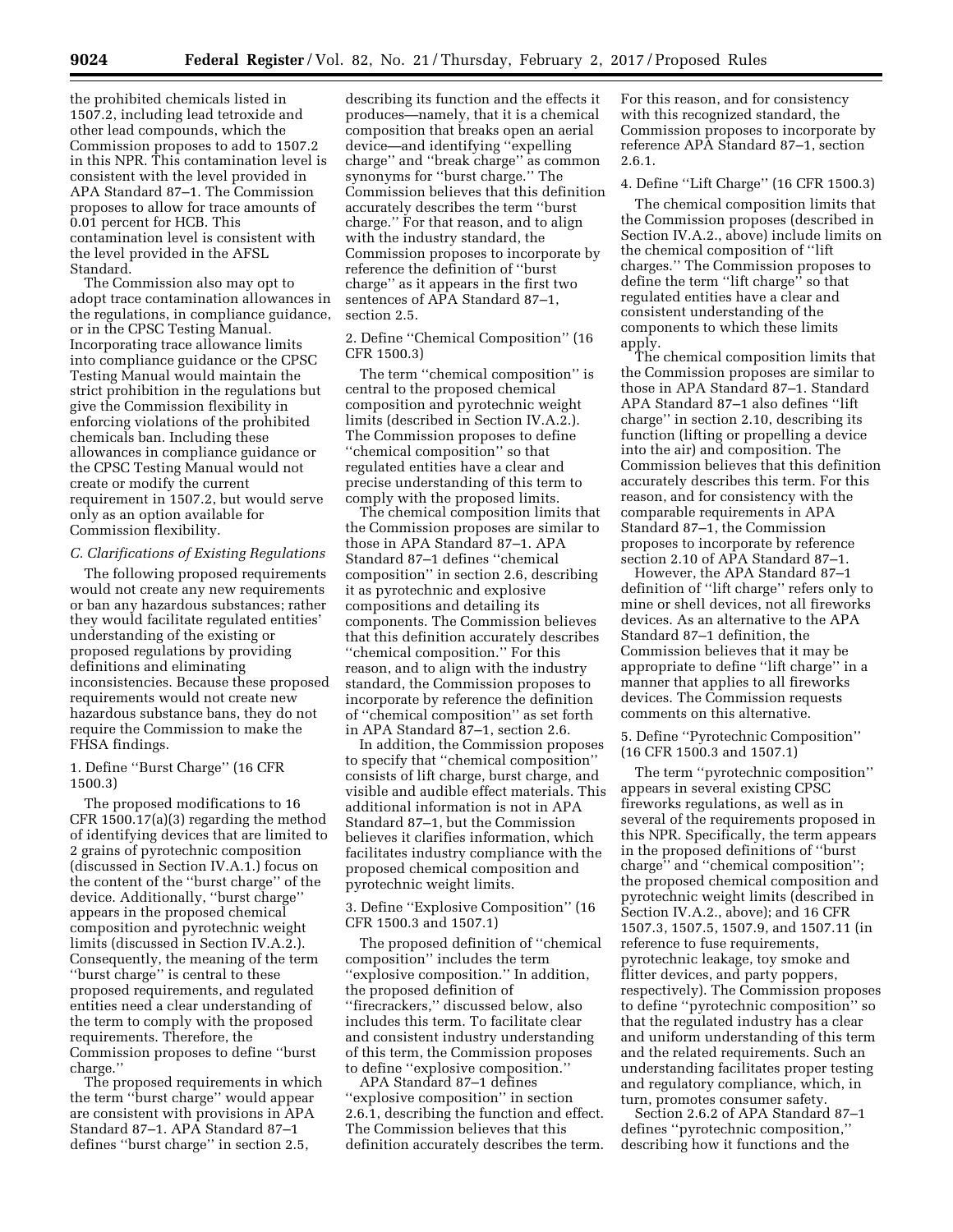effects it produces. The Commission believes that this definition accurately describes ''pyrotechnic composition.'' For that reason, and for consistency with the industry standard, the Commission proposes to incorporate by reference APA Standard 87–1, section 2.6.2.

6. Clarify Requirements for ''Aerial Bombs'' (16 CFR 1500.3, 1500.17(a)(3) and 1500.17(a)(8))

The term ''aerial bomb'' appears twice in CPSC's fireworks regulations—in 16 CFR 1500.17(a)(3) and in 1500.17(a)(8). Section 1500.17(a)(3) bans fireworks devices intended to produce audible effects if the audible effect is produced by more than 2 grains of pyrotechnic composition. This section lists examples of devices that are ''intended to produce audible effects,'' including ''aerial bombs.'' As a result, 1500.17(a)(3) bans aerial bombs only if they contain more than 2 grains of pyrotechnic composition. In contrast, 1500.17(a)(8) bans various devices, listing each one, including ''aerial bombs.'' This provision does not limit the ban to devices containing more than 2 grains of pyrotechnic composition; rather, it bans all of the listed devices outright, including ''aerial bombs.'' As such, 1500.17(a)(3) and 1500.17(a)(8) are inconsistent.

To eliminate this inconsistency, the Commission proposes to remove ''aerial bombs'' from 1500.17(a)(3) and retain it, as written, in 1500.17(a)(8). The Commission believes that it is appropriate to ban aerial bombs entirely because they present a serious risk of injury to consumers. The proposed removal of ''aerial bombs'' from 1500.17(a)(3) would not create any new requirements or ban any new hazardous substances. Rather, the Commission would merely be maintaining one of the two existing provisions.

In addition, the Commission proposes to define ''aerial bombs'' to provide regulated entities with clarity about which devices are banned. None of the existing voluntary or international standards define ''aerial bombs.'' The Commission proposes to define ''aerial bomb'' as ''a tube device that fires an explosive charge into the air without added visual effect.''

7. Define ''Firecrackers'' (16 CFR 1500.3 and 1507.1) and Rephrase References to Firecrackers (16 CFR 1500.17(a)(3), 1500.17(a)(8), 1500.83(a)(27)(i), and 1500.85(a)(2))

The Commission proposes two revisions to clarify the regulations regarding firecrackers. First, the Commission proposes to define

''firecrackers.'' The term ''firecrackers'' appears in 1500.17, 1500.85, and 1507.1. The Commission believes that a definition of ''firecrackers'' would provide a clear understanding of what these devices include, and thereby, facilitate compliance with requirements that apply to them.

Both APA Standard 87–1 (section 3.1.3.1) and the AFSL Standard (section 1–1.7) define ''firecrackers'' in largely the same way, describing the materials and effects of a firecracker and specifying limits that apply to firecrackers. The Commission believes that both definitions are clear and accurate, but proposes to incorporate by reference the APA Standard 87–1 definition for consistency with other proposed requirements that would incorporate that standard by reference and to reduce industry burdens by requiring compliance with one voluntary standard, rather than two.

Second, the Commission proposes to revise the references to firecrackers in the regulations so that they are consistent and more straightforward. CPSC's regulations refer to ''firecrackers,'' ''firecrackers designed to produce audible effects,'' and ''devices designed to produce audible effects.'' *See* 1500.17(a)(3), 1500.17(a)(8), 1500.83(a)(27)(i), and 1500.85(a)(2). As the proposed definition of ''firecrackers'' indicates, these devices create a noise (or audible effect) when they function. This noise is an intentional effect that firecrackers are designed to produce. Therefore, ''designed to produce audible effects'' is an unnecessary qualifier for ''firecrackers.'' To make the regulations clearer and less cumbersome, the Commission proposes to replace the references to devices ''designed to produce audible effects'' in 1500.17(a)(3), 1500.17(a)(8), 1500.83(a)(27)(i), and 1500.85(a)(2) with appropriate descriptions of the term that are not redundant. This revision may also minimize confusion with the similar phrase ''intended to produce audible effects'' in 1500.17(a)(3), which refers to a different category of devices.

8. Move the Exemption for Firecrackers From the Scope Section of Part 1507 to the Individual Sections of Part 1507 That Are Relevant to Firecrackers (16 CFR 1507.1, 1507.2, and 1507.3)

Section 1507.1 establishes the scope of part 1507, stating that any fireworks devices, other than firecrackers, that are not otherwise banned, are subject to the requirements in part 1507. Only two sections within part 1507—1507.2 and 1507.3—could apply to firecrackers. In a previous rulemaking, the Commission

concluded that 1507.2 should not apply to firecrackers because 1507.2 prohibits chlorates, which are common and adequately safe in firecrackers containing flash powder. 41 FR 9,520 (Mar. 4, 1976). Similarly, the Commission decided that firecrackers need not be subject to the fuse requirements in 1507.3 because the type of fuses those requirements aim to address—namely, those that create a safety hazard—are not used in firecrackers. *Id.* The remaining sections of part 1507 are specific to particular devices (none of which are firecrackers) or particular features that firecrackers do not have and, therefore, are not relevant or applicable to firecrackers. Consequently, there is no need to exempt firecrackers from the scope of those provisions.

In order to streamline the regulations, the Commission proposes to remove the exemption for firecrackers from 1507.1 and, instead, place it in the only two sections to which the exemption is relevant—1507.2 and 1507.3. This does not alter the substantive requirements or the scope of the exemption in this part. Rather, it simply lists the exemption where it is actually applicable, rather than applying it unnecessarily broadly to the entire part.

9. Make Editorial Correction to Language Regarding Fuse Attachment (16 CFR 1507.3)

Section 1507.3(b) requires fuses to remain securely attached to fireworks devices. To evaluate whether a fuse is securely attached to the device, the regulation requires the fuse to support the lesser of: (1) The weight of the fireworks device plus 8 ounces, or (2) double the weight of the device, without separating from the device. However, in describing the two alternate weight options, the regulation states: ''whether is less,'' rather than, ''whichever is less.'' Although the meaning of the regulation is apparent, the Commission proposes to correct this typographical error.

## 10. Define ''Base'' (16 CFR 1507.4)

Section 1507.4 specifies requirements relevant to bases of fireworks devices and, as described in Section IV.A.5., above, the Commission proposes additional requirements regarding bases in this NPR. To facilitate a clear understanding of the features subject to those requirements, the Commission also proposes to define the term ''base.''

APA Standard 87–1 does not define ''base,'' but section 1–2.1 of the AFSL Standard does, describing it as a platform from which a fireworks device functions and to which tubes are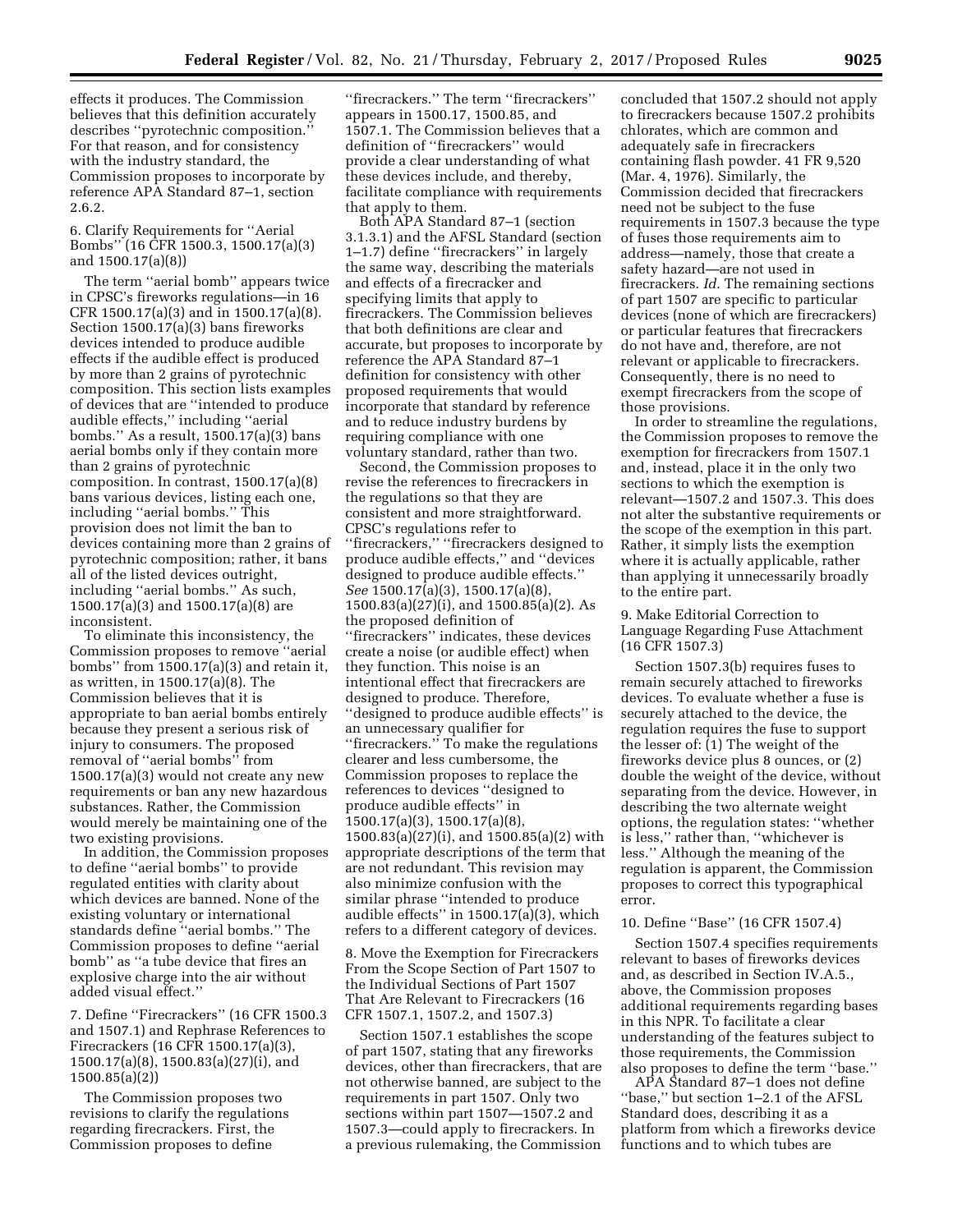attached. The Commission proposed to adopt a definition that is consistent with the AFSL Standard, but includes more detail to provide greater precision and clarity.

11. Define ''Burnout'' and ''Blowout'' (16 CFR 1507.6)

Section 1507.6 requires the pyrotechnic chamber in fireworks devices to be constructed ''to allow functioning in a normal manner without burnout or blowout.'' The Commission proposes to adopt definitions for 'burnout'' and "blowout" in order to provide a clear and consistent understanding of the existing requirement.

APA Standard 87–1 defines ''blowout'' in section 2.3 and ''burnout'' in section 2.4, describing the observable effects of these phenomena. The Commission believes that these definitions accurately capture the meaning of these terms and reflect the understanding of the fireworks industry. Therefore, the Commission proposes to incorporate by reference APA Standard 87–1, sections 2.3 and 2.4.

#### **V. Incorporation by Reference**

This NPR proposes to incorporate by reference several provisions of APA Standard 87–1. The Office of the Federal Register sets out specific procedural and content requirements to incorporate a material by reference in 1 CFR part 51. Under these regulations, an NPR must summarize the material it proposes to incorporate by reference and discuss how that material is available to interested parties. 1 CFR 51.3(a), 51.5(a). In accordance with this requirement, Sections III. and IV. of this preamble summarize the provisions of APA Standard 87–1 that the Commission proposes to incorporate by reference. Additionally, by permission of APA, interested parties may view the standard as a read-only document during the comment period of this NPR at: *[http://](http://www.americanpyro.com/)  [www.americanpyro.com/.](http://www.americanpyro.com/)* Interested parties may also purchase a copy of APA Standard 87–1 from American Pyrotechnics Association, 7910 Woodmont Ave., Ste. 1220, Bethesda, MD 20814; *[http://](http://www.americanpyro.com/) [www.americanpyro.com/.](http://www.americanpyro.com/)* Interested

parties may also inspect copies of the standard at CPSC's Office of the Secretary, U.S. Consumer Product Safety Commission, Room 820, 4330 East-West Highway, Bethesda, MD 20814, telephone 301–504–7923.

## **VI. Paperwork Reduction Act**

The proposed requirements do not include any provisions that would constitute a collection of information

under the Paperwork Reduction Act of 1995 (PRA; 44 U.S.C. 3501–3521). The proposed requirements do not request or require any parties to create or maintain records or disclose or report information to the Commission, any government body, the public, or third parties. Therefore, the requirements of the PRA do not apply to this NPR.

## **VII. Regulatory Flexibility Act**

## *A. Introduction*

The Regulatory Flexibility Act (RFA; 5 U.S.C. 601–612) requires agencies to consider the impact of proposed rules on small entities, including small businesses. Section 603 of the RFA requires the Commission to prepare an initial regulatory flexibility analysis (IRFA) and make it available to the public for comment when the NPR is published. The IRFA must describe the impact of the proposed rule on small entities and identify significant alternatives that accomplish the statutory objectives and minimize any significant economic impact of the proposed rule on small entities. Specifically, the IRFA must discuss:

• The reasons the agency is considering the action;

• the objectives of and legal basis for the proposed rule;

• the small entities that would be subject to the proposed rule and an estimate of the number of small entities that would be impacted;

• the reporting, recordkeeping, and other requirements of the proposed rule, including the classes of small entities subject to it and the skills necessary to prepare the reports or records; and

• the relevant federal rules that may duplicate, overlap, or conflict with the proposed rule. 5 U.S.C. 603.

In addition, the IRFA must describe any significant alternatives to the proposed rule that accomplish the stated objectives of applicable statutes and minimize any significant economic impact on small entities. *Id.* This section summarizes the IRFA for this proposed rule. The complete IRFA is available in the briefing package for this NPR, available at *[https://www.cpsc.gov/](https://www.cpsc.gov/Newsroom/FOIA/ReportList?field_nfr_type_value=commission) [Newsroom/FOIA/ReportList?field](https://www.cpsc.gov/Newsroom/FOIA/ReportList?field_nfr_type_value=commission)*\_*nfr*\_ *type*\_*[value=commission.](https://www.cpsc.gov/Newsroom/FOIA/ReportList?field_nfr_type_value=commission)* To summarize, the Commission does not have enough information to determine whether all of the provisions in the proposed rule would not have a significant economic impact on a substantial number of small entities. The Commission does not expect the costs of compliance with several of the provisions to pose a significant impact to a substantial number of small entities; however, the Commission does not have enough

information to estimate the costs of compliance with the provisions regarding base attachment and fragments, with precision. To further inform its decision and analysis, the Commission requests comments on the costs of complying with the provisions regarding base attachment and fragments.

## *B. Reasons the Agency Is Considering the Action*

The Commission is considering the proposed rule to update its existing fireworks regulations to reflect the current fireworks market, changes in technology, existing fireworks standards, and safety issues associated with fireworks devices in order to reduce the risk of injury that fireworks devices present to consumers and align with other voluntary and federal standards.

## *C. Objectives of and Legal Basis for the Proposed Rule*

The objective of the proposed rule is to update CPSC's fireworks regulations to reflect the current fireworks market, changes in technology, existing fireworks standards, and safety issues associated with fireworks devices in order to reduce the risk of injury that fireworks devices present to consumers.

The legal authority for the proposed rule is the FHSA, which authorizes the Commission to adopt regulations regarding hazardous substances and regulatory provisions necessary to enforce those requirements.

## *D. Small Entities Subject to the Proposed Rule*

The U.S. Small Business Administration (SBA) size guidelines define manufacturers categorized under North American Industry Classification System (NAICS) codes that apply to fireworks manufacturers as ''small'' if they have fewer than 500 employees. The SBA defines importers as ''small'' if they have fewer than 100 employees (wholesalers) or less than \$7.5 million in sales (retailers). AFSL, which conducts testing and certification for a substantial portion of the fireworks industry, maintains a public list of U.S. importers and Chinese manufacturers that participate in its programs. Its list includes 165 importers, of which 121 are small, six are large, and the remaining 38 are of unknown size (but likely are small). AFSL asserts that its members represent 85 percent to 90 percent of U.S. importers, indicating a total market size of 183 to 194 importers. Although some U.S. firms continue to manufacture fireworks, the vast majority of the market is imported.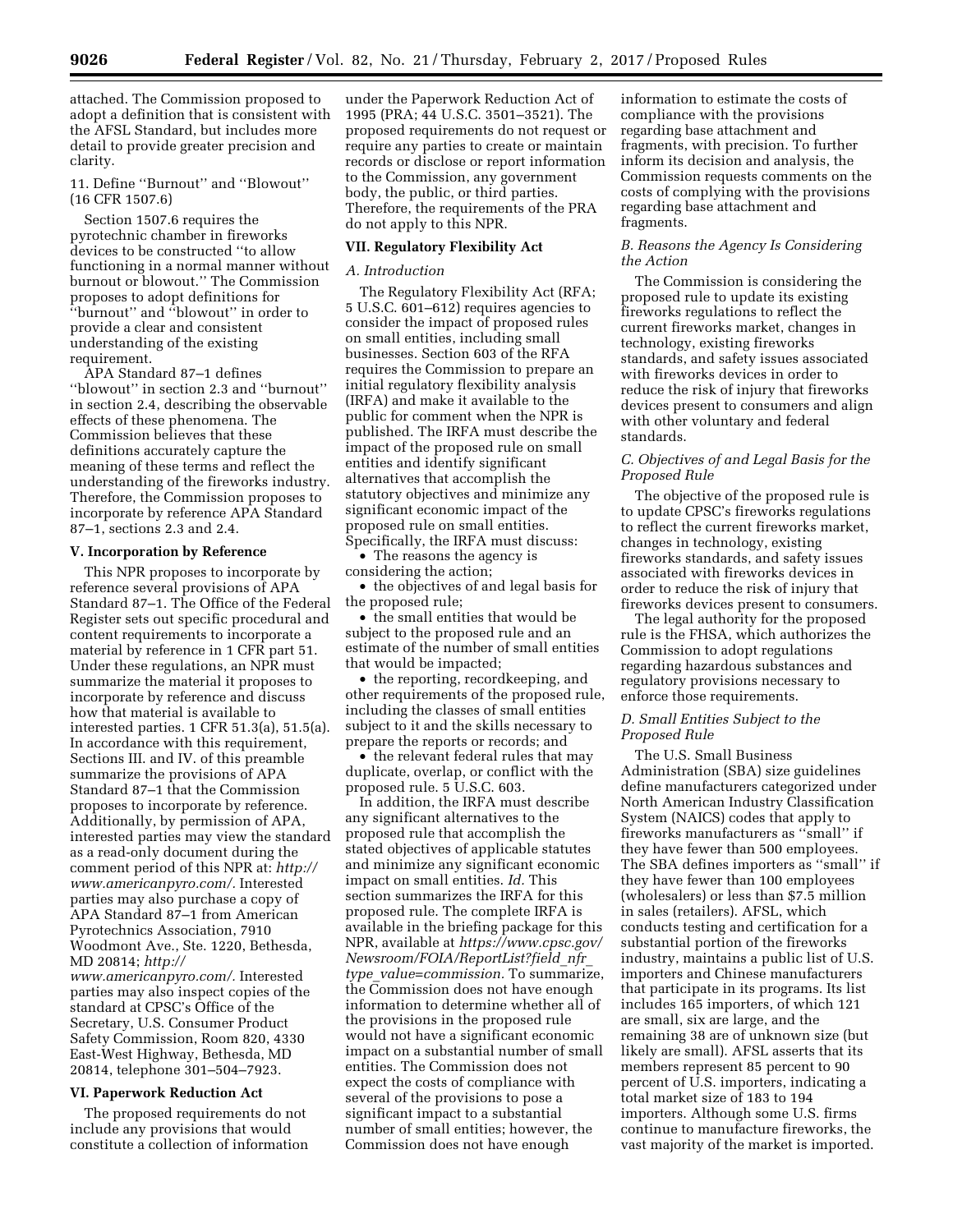## *E. Requirements of the Proposed Rule and the Potential Impact on Small Entities*

The proposed rule includes three categories of requirements. First, the proposed rule adds definitions for various terms that appear in the regulations or in requirements proposed in this NPR and clarifies existing requirements. The proposed definitions are based on the common understanding of these terms within the fireworks industry, and are consistent with the voluntary standards; as such, they do not create any new requirements or impose any burdens on the fireworks industry. Similarly, the clarifications would not change the regulations and would not create any additional burdens.

Second, the proposed rule includes provisions to reduce burdens on the fireworks industry by allowing trace amounts of prohibited chemicals. The burdens related to this proposed requirement are discussed below.

Third, the proposed rule includes new hazardous substances bans. The burdens related to these requirements are discussed in further detail below. To summarize, the following proposed requirements may impact small entities:

• Banning fireworks devices with break charges containing metallic powder less than 100 mesh in particle size when the break charge is produced by more than 2 grains of pyrotechnic composition;

• limiting total pyrotechnic weight and chemical composition by firework type;

• prohibiting HCB and lead tetroxide and other lead compounds in fireworks devices;

• requiring the testing of fuses for side ignition;

• requiring bases remain attached to devices during storage, handling, and use; and

• banning fireworks from expelling fragments when functioning.

Typically, fireworks are manufactured overseas and imported into the United States. For this reason, most of the potential impact of this proposed rule would fall on small domestic importers, rather than small domestic manufacturers. Because the proposed rule includes changes intended to align Federal regulations with voluntary standards, many foreign manufacturers already comply with the proposed regulations. Consequently, for many importers, finding a new supplier may be a low-cost option to comply with the proposed rule.

1. Allow for Trace Contamination of Prohibited Chemicals

The proposed rule would amend 1507.2 to allow for trace amounts of prohibited chemicals in fireworks. The Commission proposes various contamination levels that align with the voluntary standards, compliance rates, and other federal standards. Because of advancements in technology, testers can now identify chemicals in such low levels that they do not pose safety hazards to consumers. Between fiscal years 2000 and 2015, CPSC found 41 violations of 1507.2. Of these violations, four came from samples that contained prohibited chemicals in concentrations below the proposed allowance limit of 0.25 percent. The total lot value of those four lots was \$7,109, which represents the theoretical reduction in burden for the fireworks industry. In addition, the proposed requirement may reduce burdens by no longer requiring manufacturers to ensure the absolute absence of prohibited chemicals. Therefore, this requirement should not have a significant economic impact on a substantial number of firms.

2. Ban Fireworks Containing Metallic Powder Less Than 100 Mesh in Particle Size With Greater Than Two Grains of Pyrotechnic Material

The proposed rule would adopt a new method of identifying devices that are subject to the two-grain limit, replacing the identifier ''devices intended to produce audible effects'' with a description of the content of the devices. CPSC's preliminary testing revealed that more than 85 percent of samples do not comply with the proposed standard. Although the sample size of this testing was too small to generalize these findings, it suggests that a significant number of firms may not comply with the proposed requirement. This indicates that fireworks manufacturers may incur some costs to comply with the proposed regulation.

To comply with the proposed requirement, the Commission expects fireworks producers to replace metallic and hybrid powders with black powder formulations. The cost of switching from metallic and hybrid powders to black powder should not create a significant impact for firms that have to change formulations. Commission staff examined retail prices of aluminum, other popular powders, and black powder kits and found that aluminum ranges from \$18.35 per pound to \$38.67 per pound and black powder kits sell for approximately \$5.20 per pound. Therefore, a firework producer

switching from 2 grains of aluminum powder purchased for \$18.35 per pound to 15 g of black powder purchased for \$5.20 per pound would incur a material cost increase of \$0.17 per shell. As these mine or shell devices typically sell for \$4 to \$5 per shell, the difference in fuel costs could represent up to 4 percent of retail revenues. However, because fireworks manufacturers are unlikely to pay retail prices for fuels and the applicable devices represent only a portion of a fireworks manufacturer's product line, the impact of this proposed provision on the total revenue of any manufacturer or importer is likely to be less than one percent and may not be to be significant for the affected small firms.

3. Limit the Total Pyrotechnic Weight and Chemical Composition of Fireworks Devices

The proposed rule limits the total amount of pyrotechnic material and the chemical composition in various fireworks devices. These provisions align with the limits in APA Standard 87–1. The limits in APA Standard 87– 1 are high enough to allow sufficient explosive force for a fireworks device to function, even accounting for switching from flash powder and hybrid formulations to exclusively black powder. CPSC's initial testing found several devices that do not comply with the proposed limits for aerial devices. To comply with the proposed requirements, non-compliant producers would likely implement quality control measures to ensure devices comply with the specified limits. Given that many fireworks devices are made by hand, a quality control system could consist of a one-time transition to smaller measuring devices for filling fireworks with pyrotechnic material. Thus, this proposed requirement is not likely to produce a significant impact on affected small firms. The Commission does not have information about the level of compliance with the proposed limits for ground devices.

4. Ban HCB and Lead Tetroxide and Other Lead Compounds in Fireworks Devices

The proposed rule would ban HCB and lead tetroxide and other lead compounds, either entirely or in concentrations above a certain threshold for trace contamination. Although both chemicals were once prominent in fireworks formulations, they have since largely fallen out of use. The voluntary and international standards ban both chemicals, in some combination, and testing indicates that there is a fairly high level of compliance with these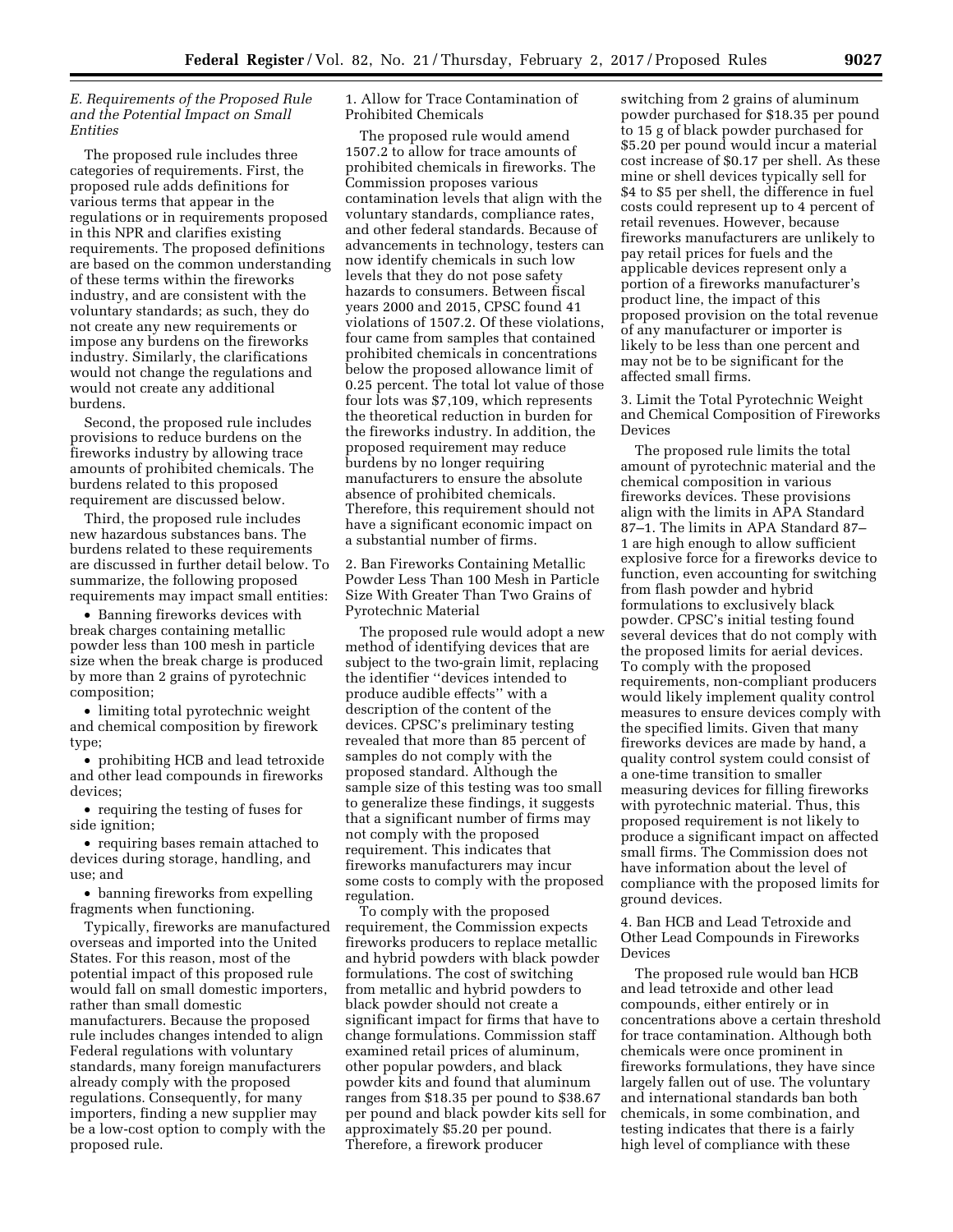bans. Although studies indicate that there are fireworks devices that contain HCB or lead tetroxide and other lead compounds, those devices do not represent a large portion of the devices on the market. Thus, although the availability of such devices poses a substantial risk to consumers, if exposed to those chemicals, the devices make up a small enough portion of the market that banning those chemicals likely would not create significant costs.

While lead was traditionally used to create ''crackle'' effects, bismuth trioxide has largely replaced it to achieve that effect because it is less expensive and more effective. HCB was prevalent in fireworks as a color enhancer, but since some standards have banned HCB, fireworks manufacturers have reduced its use. Because of the industry's limited use of these chemicals, the Commission expects that the proposed requirement would pose minimal burden to industry.

5. Require Testing for Side Ignition of Fuses

The proposed rule would amend 1507.2 to include a test for side ignition of fuses. The test is currently specified in the CPSC Testing Manual. The test requires placing the lit end of a cigarette against the side of a fuse and observing how much time elapses before it ignites. Under the proposed requirement, a device fails if it ignites within 3 seconds.

CPSC testing indicates that 99.5 percent of fireworks pass the proposed test for side ignition. The remaining 0.5 percent of fireworks may fail the test because they have not been treated to prevent side ignition or have not been sufficiently treated or coated to prevent side ignition within 3 seconds. By not defining a metric for reducing the possibility of side ignition, the current regulations leave open the question of whether those fuses that have been treated, but treated insufficiently to pass CPSC's test method, meet the standard in the regulation.

The proposed test method would require fireworks manufacturers and importers to conduct the test to issue a certificate of compliance with their products. The Commission does not know how many fireworks are currently tested for side ignition of fuses. However, a reasonable testing program associated with this requirement is unlikely to create a significant economic impact on fireworks producers. Conceivably, a producer could test the treatment or coating on a sample of fuses, conclude the treatment or coating is effective, and use the same test results for all fireworks that use the same type

of fuse. Thus, a producer could amortize the costs of fuse testing across all fireworks sold with fuses.

6. Require Bases To Remain Attached During Storage, Handling, and Operation

The proposed rule requires bases to remain attached to fireworks during storage, handling, and operation. The Commission expects this requirement to have a minimal impact on manufacturers. CPSC does not test for base attachment when testing samples of fireworks, but on occasions where bases are detached, staff may note this in the testing report. In fireworks tested between Fiscal Year 1999 and the present, out of 4,554 relevant samples, 111 samples (2.4%) contained notes that bases were either missing or functioned improperly during operation.

For devices that do not meet the proposed requirement, the Commission expects firms to adapt their designs so that the device and base are one piece or to secure the base to the device with an adhesive. The potential costs of complying with the proposed regulation include additional time to affix the base to the fireworks device (seconds per device), materials for affixing the base, and potential shipping costs associated with the higher volume per device when the base is attached. Additionally, some quality control efforts may be needed to ensure that bases are attached correctly so as not to detach during storage, handling, or operation. Because only a small portion of products do not meet the proposed requirement, and the activities necessary to comply with it are low in cost, the Commission does not expect this provision to have a significant economic impact on a substantial number of small firms.

## 7. Ban Fireworks That Disperse Fragments

The proposed rule bans fireworks that disperse fragments when operating. This ban is also in APA Standard 87–1 and the AFSL Standard. CPSC staff has observed fragments falling from detonated fireworks during testing and incident data from 2005 through 2015 reveals eight potential incidents associated with fragments in fireworks. CPSC believes the fragments expelled from fireworks are typically due to manufacturers' intentional use of metal, glass, or brittle plastic parts. These components are not part of the effects associated with the device, but may play a role in the functioning of the device. To comply with the proposed rule, fireworks producers would have to redesign their products to not use these components or would have to

implement quality control measures to ensure the device does not project these components when firing. CPSC has little information about the costs of these changes.

#### *F. Other Relevant Federal Rules*

DOT incorporates by reference APA Standard 87–1 into its regulations, which apply to fireworks when transported in commerce. Because all fireworks sold to consumers are, at some point, transported in commerce, all consumer fireworks fall under the jurisdiction of DOT and are subject to the requirements of APA Standard 87– 1. However, DOT's enforcement program is limited to its jurisdiction over the transportation of hazardous materials in commerce and provisions relevant to safety during such transportation.

In estimating the burdens to manufacturers imposed by the proposed rule, the Commission relied on estimates of current compliance with APA Standard 87–1 because it is incorporated by reference into DOT's regulations. The provisions of this proposed rule aim to eliminate conflict between DOT regulations and CPSC regulations for fireworks, where it exists.

#### *G. Alternatives*

The Commission considered alternatives to the proposed requirements that impose new bans on the fireworks industry, in the interests of reducing the compliance burden.

1. Alternatives to Banning Fireworks Containing Metallic Powder Less Than 100 Mesh in Particle Size With Greater Than Two Grains of Pyrotechnic Material

Rather than adopt the proposed method of identifying devices that are limited to two grains of pyrotechnic content, the Commission could take no action. This alternative would be less burdensome than the proposed requirement, as compliance with the current regulation is higher than with the proposed requirement. However, the Commission believes that the proposed provision provides additional clarity and consistency and more-regularly identifies the more-explosive devices, thereby furthering compliance with an important safety provision. Additionally, the Commission believes that the cost of meeting the proposed requirement is low.

An additional alternative is to eliminate the 2-grain limit in morepowerful fireworks devices. However, without this limit, fireworks devices could be manufactured with greater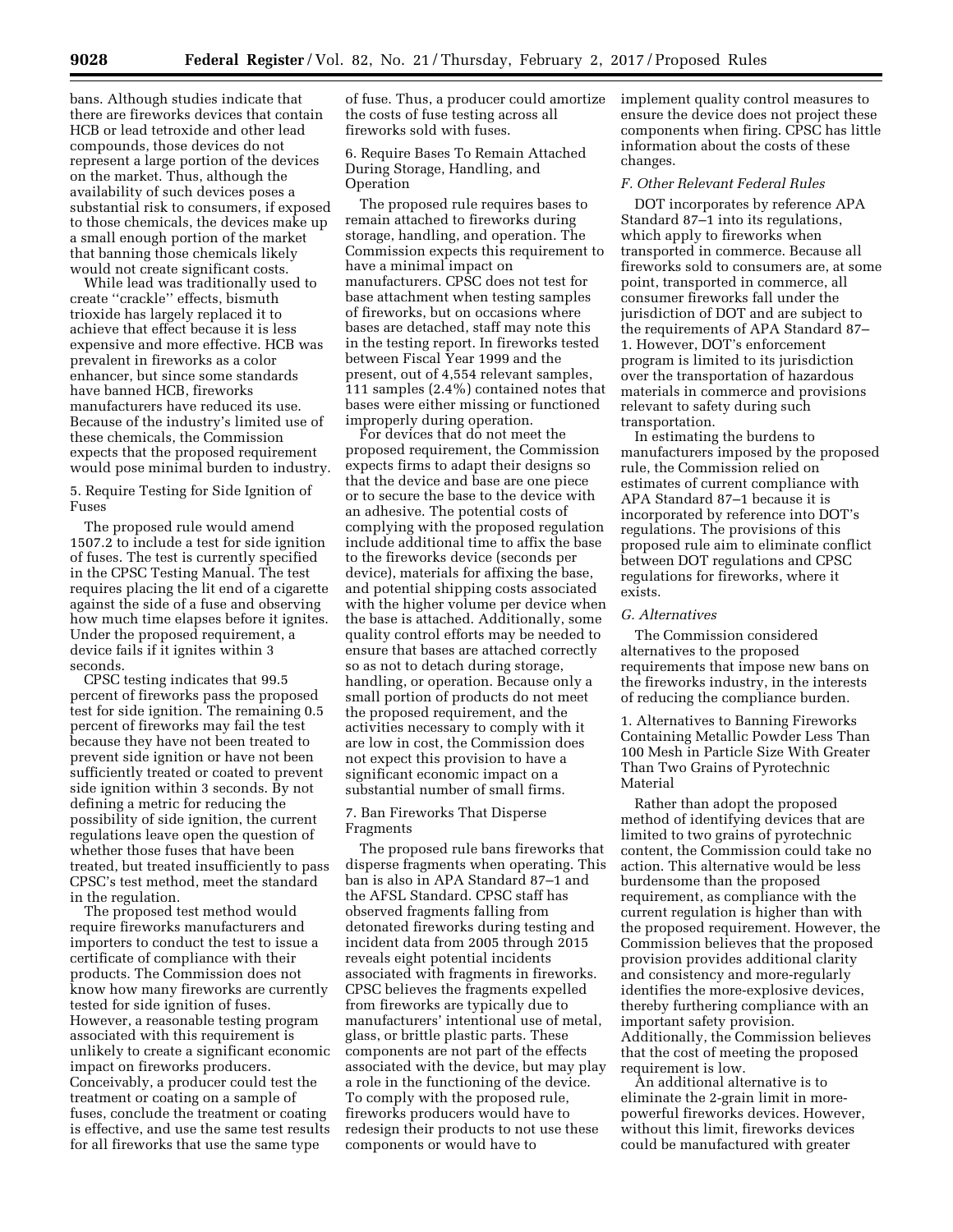explosive power, presenting serious safety risks for consumers.

2. Alternatives to Limiting the Total Pyrotechnic Weight and Chemical Composition of Fireworks Devices

The Commission considered taking no action to limit the total pyrotechnic weight and chemical composition of certain fireworks devices. However, for those regulated entities that already comply with the limits in APA Standard 87–1 limits, the proposed rule would create only a minimal burden. Moreover, the proposed rule aims to limit the explosive power of fireworks devices to reduce the potential for injuries to users, and CPSC believes there is some benefit in aligning its requirements with the voluntary standards.

3. Alternatives to Banning HCB and Lead Tetroxide and Other Lead Compounds in Fireworks Devices

The Commission considered taking no action to add HCB and lead tetroxide and other lead compounds to the list of prohibited chemicals in 1507.2. However, that alternative likely would not reduce the burden of the proposed requirement substantially because many regulated entities already exclude these chemicals from their devices. The Commission also considered only prohibiting either HCB or lead tetroxide or other lead compounds, as well as various allowance levels for trace contamination. When considering the trace contamination allowance that the Commission proposes in this NPR, the burden of the proposed requirement is particularly low and aligns with the voluntary standards, and is justified given the highly hazardous nature of these chemicals.

4. Alternatives To Requiring Testing for Side Ignition of Fuses

The Commission considered taking no action to require specific testing of fuses. However, this alternative would not significantly reduce the burden of the proposed requirement on firms because CPSC already uses the proposed test for compliance testing. Additionally, the burden of testing fuses is minimal when amortized across all fireworks sold with fuses.

5. Alternatives to Requiring Bases To Remain Attached During Storage, Handling, and Operation

The Commission considered taking no action concerning base attachment. However, the proposed requirement is intended to address a specific hazard. Therefore, the Commission believes that the potential benefit of the proposed

requirement outweighs the potential costs, which are unlikely to be significant for a substantial number of firms.

6. Alternatives to Banning Fireworks That Disperse Fragments

The Commission considered taking no action to ban fireworks that project fragments when firing. However, given the potential for severe injury, the Commission believes that taking no action does not sufficiently protect consumer safety.

#### **VIII. Preemption**

Section 18 of the FHSA provides that no state or political subdivision of a state may establish or continue in effect a cautionary labeling requirement or a requirement for a hazardous substance that is designed to protect against the same risk of illness or injury unless the requirement is identical to the FHSA requirement or the requirement the Commission adopts under the FHSA. 15 U.S.C. 1261n(b)(1); Section 231 of the CPSIA. However, a state or political subdivision of a state may establish or continue in effect a requirement applicable to a hazardous substance for the state or political subdivision's own use that is designed to protect against a risk of illness or injury associated with fireworks devices if it provides a higher degree of protection from that risk than the requirement in effect under the Commission's regulations. 15 U.S.C. 1261n(b)(2) and 1261n(b)(4). This allowance does not extend to labeling requirements. In addition, a state or political subdivision may apply for exemption from preemption in the circumstances specified in section 18(b)(3) of the FHSA.

Consequently, if the Commission adopts a final rule regarding fireworks under the FHSA, that rule would preempt non-identical state or local requirements if the state or local provisions specify requirements that deal with the same risk of injury CPSC's regulations aim to address. However, because the FHSA applies to requirements the Commission may impose on fireworks devices and labeling, a final rule would not prevent states and political subdivisions of a state from regulating the sale of fireworks.

#### **IX. Effective Date**

The Administrative Procedure Act requires the effective date of a rule to be at least 30 days after publication of the final rule. 5 U.S.C. 553(d). To support the Commission's goals to update the fireworks regulations to reflect the current market and technology, provide

clarity and consistency, and promote consumer safety, the Commission proposes that the updated fireworks regulations take effect 30 days after a final rule is published in the **Federal Register**. The Commission believes that this effective date is reasonable because many of the proposed requirements align with existing standards, the Commission expects the costs associated with the proposed requirements to be low, and CPSC's regulatory review briefing package, published on the Commission's Web site on December 30, 2015, provided advance notice of the potential for these requirements.

The Commission requests comments on the proposed effective date.

#### **X. Environmental Considerations**

Rules that have ''little or no potential for affecting the human environment'' fall within a "categorical exclusion" under the National Environmental Policy Act (NEPA; 42 U.S.C. 4231– 4370h) and the regulations implementing NEPA (40 CFR parts 1500–1508) and do not normally require an environmental assessment (EA) or environmental impact statement (EIS). As the Commission's regulations state, CPSC actions generally do not produce significant environmental effects and, therefore, generally do not require an EIS. 16 CFR 1021.5(a). The regulations further specify that rules or safety standards that provide design or performance requirements fall within the categorical exclusion from NEPA because they have little or no potential effect on the human environment. 16 CFR 1021.5(c)(1). Consequently, such rules do not require an EA or an EIS.

Because the proposed rule would create design and performance requirements for fireworks devices, the proposed rule falls within the categorical exclusion and no EA or EIS is required. Moreover, although the proposed requirements may render some fireworks non-compliant and therefore, require their disposal, the Commission believes that this impact would be minimal, particularly in light of existing standards and the time provided before the final rule would take effect. *See* 16 CFR 1021.5(b)(2). Therefore, the Commission believes that the proposed rule has ''little or no potential for affecting the human environment'' and does not require an EA or EIS.

#### **XI. Request for Comments**

The Commission requests comments on all aspects of this proposed rule, specifically regarding: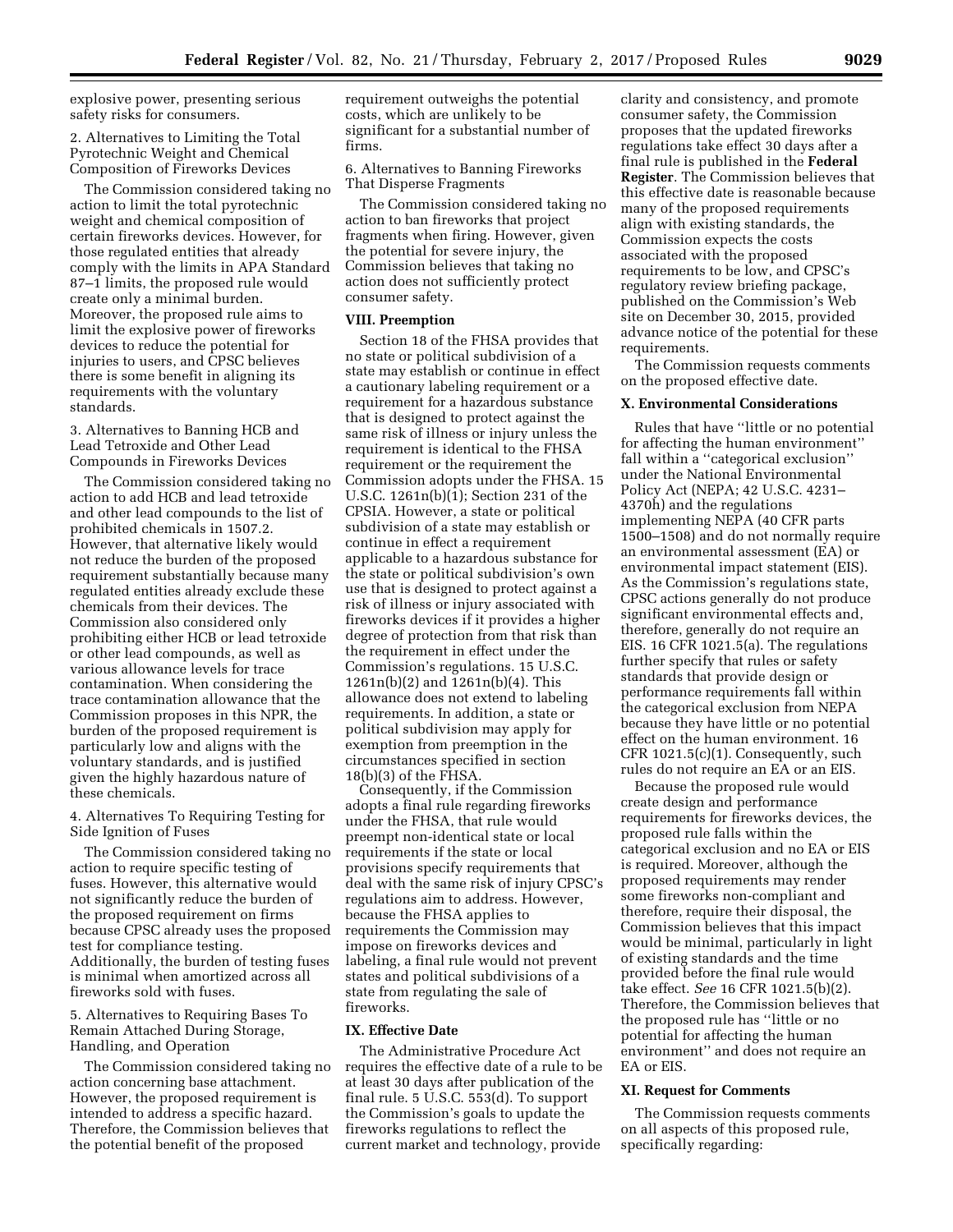• The method of identifying devices that are subject to the 2-grain limit, including:

 $\circ$  The need and usefulness of including a method of identifying in the regulations which devices are subject to the 2 grain limit;

Æ the usefulness, effectiveness, costs, and benefits of the proposed method of identifying these devices, including supporting data;

 $\circ$  the level of compliance with the comparable requirement in APA Standard 87–1;

 $\circ$  whether there are devices that contain only black powder that should be limited to 2 grains of pyrotechnic composition because of the safety hazard they pose to consumers; and

 $\circ$  whether the Commission should limit larger particle sizes of metallic powder in break charges or reports, relevant data and justifications for doing so, and the appropriate method and limit;

• the implications of the Commission electing, at times, to use its enforcement discretion to permit up to 1.00 percent contamination of metallic content in break charges, including:

 $\circ$  The safety implications of such an allowance;

 $\circ$  the impact of such an allowance on the costs and burdens of testing and analysis, relative to compliance with the absolute ban in the regulation;

 $\circ$  a reasonable allowance level that still provides for consumer safety, along with supporting data; and

 $\circ$  the implications of adopting the allowance in the regulations, as opposed to exercising it as enforcement discretion;

• the proposed limits to chemical composition and pyrotechnic weight of fireworks devices, including:

 $\circ$  The benefits and costs associated with the proposed requirement;

 $\circ$  the level of compliance with the requirements in APA Standard 87–1 with which the proposed requirements align;

 $\delta$  whether the specific limits proposed are appropriate in light of consumer safety and fireworks devices currently on the market; and

 $\circ$  the safety hazards that the ground devices that would be subject to the proposed requirement pose to consumers and any relevant incident or injury data;

• prohibiting HCB and lead tetroxide and other lead compounds from fireworks devices, including:

 $\circ$  The benefits and costs associated with banning these chemicals;

 $\circ$  the level of compliance with the limits for these chemicals in the AFSL Standard and APA Standard 87–1;

 $\circ$  the presence of HCB in fireworks devices in the U.S. market and the corresponding frequency and levels;

 $\circ$  the presence of lead tetroxide or other lead compounds in fireworks devices in the U.S. market and the corresponding frequency and levels; and

Æ and exposure data regarding the impact of these chemicals in fireworks devices;

• resistance to side ignition, including:

 $\circ$  Information and data about incidents involving side ignition;

 $\circ$  whether a test method for evaluating side ignition would improve consumer safety; and

 $\circ$  the level of compliance with the requirement in APA Standard 87–1;

• bases detaching from fireworks devices, including:

 $\circ$  Whether base detachment is involved in devices tipping over, incidents, injuries, or deaths and applicable data;

 $\circ$  the relative benefits and costs associated with the recommended requirement; and

 $\vec{\circ}$  the level of compliance with the similar requirements in APA Standard 87–1 and the AFSL Standard;

• the proposed ban of fireworks devices that project fragments when functioning, including:

 $\circ$  Data regarding the types and frequency of incidents and injuries associated with fragments projected from fireworks devices;

Æ the types of materials fireworks devices project as fragments that present a safety risk to the public (*e.g.,* metal, hard plastic, glass, wood);

 $\circ$  whether the Commission should specify a size or amount limit for projected fragments and, if so, the appropriate size or amount and corresponding rationale;

 $\circ$  the relative benefits and costs associated with the proposed requirement; and

 $\circ$  the level of compliance with section 3.7.2 of APA Standard 87–1;

• a trace contamination allowance for prohibited chemicals, including:

 $\circ$  Whether allowing trace amounts of prohibited chemicals adequately protects consumers from the risks

associated with these chemicals;  $\circ$  which chemicals the Commission should provide trace allowances for;

 $\circ$  what level of trace contamination should be permitted in light of consumer safety and inadvertent contamination;

 $\circ$  the relative costs of complying with an absolute ban of prohibited chemicals and trace contamination allowances;

 $\circ$  the alternatives of adopting trace contamination allowances in the

regulations, in compliance guidance, or in the CPSC Testing Manual; and

 $\circ$  exposure data regarding the impact of trace contamination on consumer safety;

• the usefulness and content of the proposed definitions for: Æ

Burst charge;

- $\circ$  chemical composition;
- Æexplosive composition;
- Ælift charge;
- Æpyrotechnic composition;
- Æfirecrackers;
- $\circ$  bases;  $\circ$
- burnout; and
- $\circ$  blowout;
- aerial bombs, including: Æ

 The proposed definition of aerial bombs; and

 $\circ$  incident and injury data regarding aerial bombs;

• the estimated costs and benefits associated with each of the proposed requirements; and

• the estimated costs to small entities for each of the proposed requirements.

During the comment period, APA Standard 87–1 is available for review. Please see Section V. of this NPR for instructions on viewing it.

Please submit comments in accordance with the instructions in the **ADDRESSES** section at the beginning of this NPR.

#### **List of Subjects**

#### *16 CFR Part 1500*

Consumer protection, Hazardous materials, Hazardous substances, Imports, Incorporation by reference, Infants and children, Labeling, Law enforcement, and Toys.

#### *16 CFR Part 1507*

Consumer protection, Explosives, Fireworks, and Incorporation by reference.

For the reasons discussed in the preamble, the Commission proposes to amend Title 16 of the Code of Federal Regulations as follows:

## **PART 1500—HAZARDOUS SUBSTANCES AND ARTICLES: ADMINISTRATION AND ENFORCEMENT REGULATIONS**

■ 1. The authority citation for part 1500 continues to read as follows:

**Authority:** 15 U.S.C. 1261–1278, 122 Stat. 3016; the Consumer Product Safety Improvement Act of 2008, Pub. L. 110–314, 104, 122 Stat. 3016 (August 14, 2008).

■ 2. Amend § 1500.3 by:

■ a. Revising paragraph (a)(2);

■ b. Adding paragraph (a)(3) through (9) and paragraph (d) to read as follows:

**§ 1500.3 Definitions.** 

 $(a) * * * *$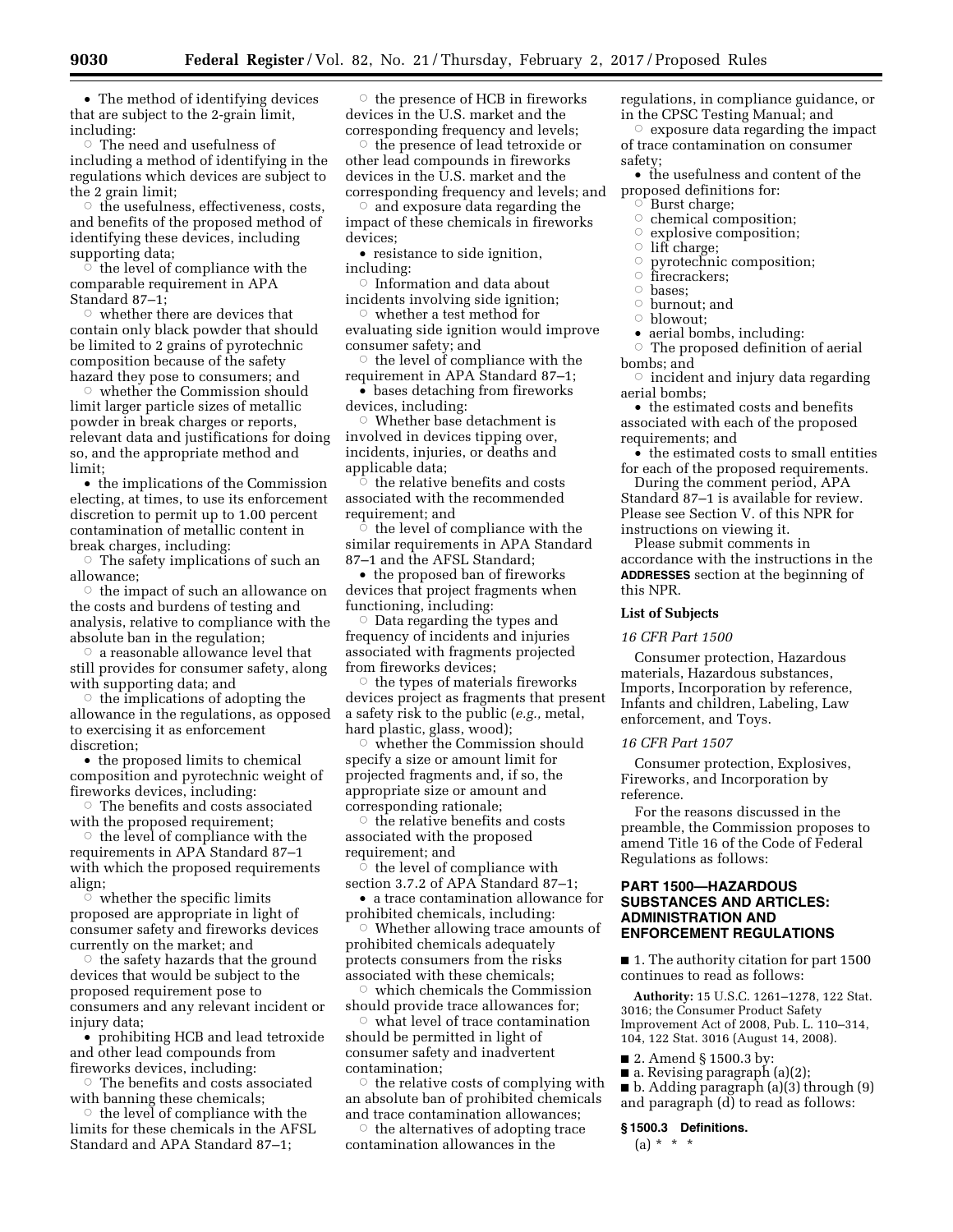(2) *Aerial bomb* means a tube device that fires an explosive charge into the air without added visual effect.

(3) *Burst charge,* also known as *expelling charge* or *break charge,* is as defined in section 2.5 of APA Standard 87–1 (incorporated by reference, see paragraph (d) of this section).

(4) *Chemical composition,* includes lift charge, burst charge, and visible/ audible effect materials and is as defined in section 2.6 of APA Standard 87–1 (incorporated by reference, see paragraph (d) of this section).

(5) *Commission* means the Consumer Product Safety Commission established May 14, 1973, pursuant to provisions of the Consumer Product Safety Act (Pub. L. 92–573, 86 Stat. 1207–33 (15 U.S.C. 2051–81)).

(6) *Explosive composition,* is as defined in section 2.6.1 of APA Standard 87–1 (incorporated by reference, see paragraph (d) of this section).

(7) *Firecracker,* is as defined in section 3.1.3.1 of APA Standard 87–1 (incorporated by reference, see paragraph (d) of this section).

(8) *Lift charge,* is as defined in section 2.10 of APA Standard 87–1 (incorporated by reference, see paragraph (d) of this section).

(9) *Pyrotechnic composition,* is as defined in section 2.6.2 of APA Standard 87–1 (incorporated by reference, see paragraph (d) of this section).

\* \* \* \* \* (d) Certain portions, identified in this section, of APA Standard 87–1, Standard for Construction and Approval for Transportation of Fireworks, Novelties, and Theatrical Pyrotechnics, December 1, 2001 (APA Standard 87–1) are incorporated by reference into this section with the approval of the Director of the Federal Register under 5 U.S.C. 552(a) and 1 CFR part 51 (IBR approved for paragraph (a)). You may obtain a copy of the approved material from American Pyrotechnics Association, 7910 Woodmont Avenue, Suite 1220, Bethesda, MD 20814; telephone 301– 907–8181; *[http://](http://www.americanpyro.com/)*

*[www.americanpyro.com/.](http://www.americanpyro.com/)* You may inspect a copy of the approved material at the U.S. Consumer Product Safety Commission, Office of the Secretary, 4330 East-West Highway, Room 820, Bethesda, MD 20814; telephone 301– 504–7923; or at the National Archives and Records Administration (NARA). For information on the availability of this material at NARA, call 202–741– 6030 or go to *[http://www.archives.gov/](http://www.archives.gov/federal_register/code_of_federalregulations/ibr_locations.html) federal*\_*[register/code](http://www.archives.gov/federal_register/code_of_federalregulations/ibr_locations.html)*\_*of*\_

*[federalregulations/ibr](http://www.archives.gov/federal_register/code_of_federalregulations/ibr_locations.html)*\_*locations.html.* 

 $\blacksquare$  3. Amend § 1500.17 by revising paragraphs (a)(3) and (8) and add paragraph (a)(14) to read as follows:

# **§ 1500.17 Banned Hazardous Substances.**

 $(a) * * * *$ (3)(i) Fireworks devices that contain a burst charge containing metallic powder less than 100 mesh in particle size (including but not limited to cherry bombs, M–80 salutes, silver salutes, and kits and components intended to produce such fireworks) if the burst charge is produced by a charge of more than 2 grains (∼130 mg) of pyrotechnic composition; except that this provision shall not apply to such fireworks devices if all of the following conditions are met:

\* \* \* \* \*

(ii) *Findings.* 

(A) *General.* In order to issue a rule under section 2(q)(1) of the Federal Hazardous Substances Act (FHSA), 15 U.S.C.  $1261(q)(1)$ , classifying a substance or article as a banned hazardous substance, the FHSA requires the Commission to make certain findings and to include these findings in the regulation. These findings are discussed below.

(B) *Voluntary standards.* The Commission believes that it is unlikely that there will be substantial compliance with APA Standard 87–1, *Standard for Construction and Approval for Transportation of Fireworks, Novelties, and Theatrical Pyrotechnics,*  December 1, 2001 edition, based on the Commission's preliminary testing indicating that there is a high proportion of devices that do not comply with the comparable requirements in APA Standard 87–1 and the injury data showing the severe injuries and deaths that have resulted from devices that do not comply with this provision and vulnerability of the population at risk.

(C) *Relationship of benefits to costs.*  The benefits expected from the rule, including increased public safety, bear a reasonable relationship to its costs, including minimal costs associated with modifying the contents of fireworks devices or limiting the pyrotechnic composition of devices to 2 grains.

(D) *Least-burdensome requirement.*  The Commission considered less burdensome alternative methods of identifying devices that are subject to a two-grain limit on pyrotechnic composition, but concluded that none of these alternatives would adequately reduce the risk of injury.

\* \* \* \* \* (8) Firecrackers, if the explosive composition is produced by more than

50 mg (.772 grains) of pyrotechnic composition, (not including firecrackers included as components of a rocket), aerial bombs, and devices that may be confused with candy or other foods, such as ''dragon eggs,'' and ''cracker balls'' (also known as ''ball-type caps''), and including kits and components intended to produce such fireworks except such devices which meet all of the following conditions:

\* \* \* \* \* (14)(i) Fireworks devices that do not conform to the following chemical composition and pyrotechnic weight limits:

(A) *Sky Rockets, Bottle Rockets, Missile-Type Rockets, Helicopters (Aerial Spinners), and Roman Candles.*  Each of these devices shall not contain more than 20 grams of chemical composition.

(B) *Mine and Shell Devices.* Devices shall conform to section 3.1.2.5 of APA Standard 87–1, Standard for Construction and Approval for Transportation of Fireworks, Novelties, and Theatrical Pyrotechnics, December 1, 2001 version, which is incorporated by reference herein, except that:

(*1*) The lift charge of each shell is limited to black powder (potassium nitrate, sulfur, and charcoal) or similar pyrotechnic composition without metallic fuel.

(*2*) Reserved

(C) *Aerial Shells with Reloadable Tubes.* Devices shall conform to section 3.1.2.6 of APA Standard 87–1, Standard for Construction and Approval for Transportation of Fireworks, Novelties, and Theatrical Pyrotechnics, December 1, 2001 version, which is incorporated by reference herein, except that the lift charge of each shell is limited to black powder (potassium nitrate, sulfur, and charcoal) or similar pyrotechnic composition without metallic fuel.

(D) *Cylindrical Fountains.* Devices shall conform to section 3.1.1.1 of APA Standard 87–1, Standard for Construction and Approval for Transportation of Fireworks, Novelties, and Theatrical Pyrotechnics, December 1, 2001 version, which is incorporated by reference herein.

(E) *Cone Fountains.* Devices shall conform to section 3.1.1.2 of APA Standard 87–1, Standard for Construction and Approval for Transportation of Fireworks, Novelties, and Theatrical Pyrotechnics, December 1, 2001 version, which is incorporated by reference herein.

(F) *Illuminating Torches.* Devices shall conform to section 3.1.1.3 of APA Standard 87–1, Standard for Construction and Approval for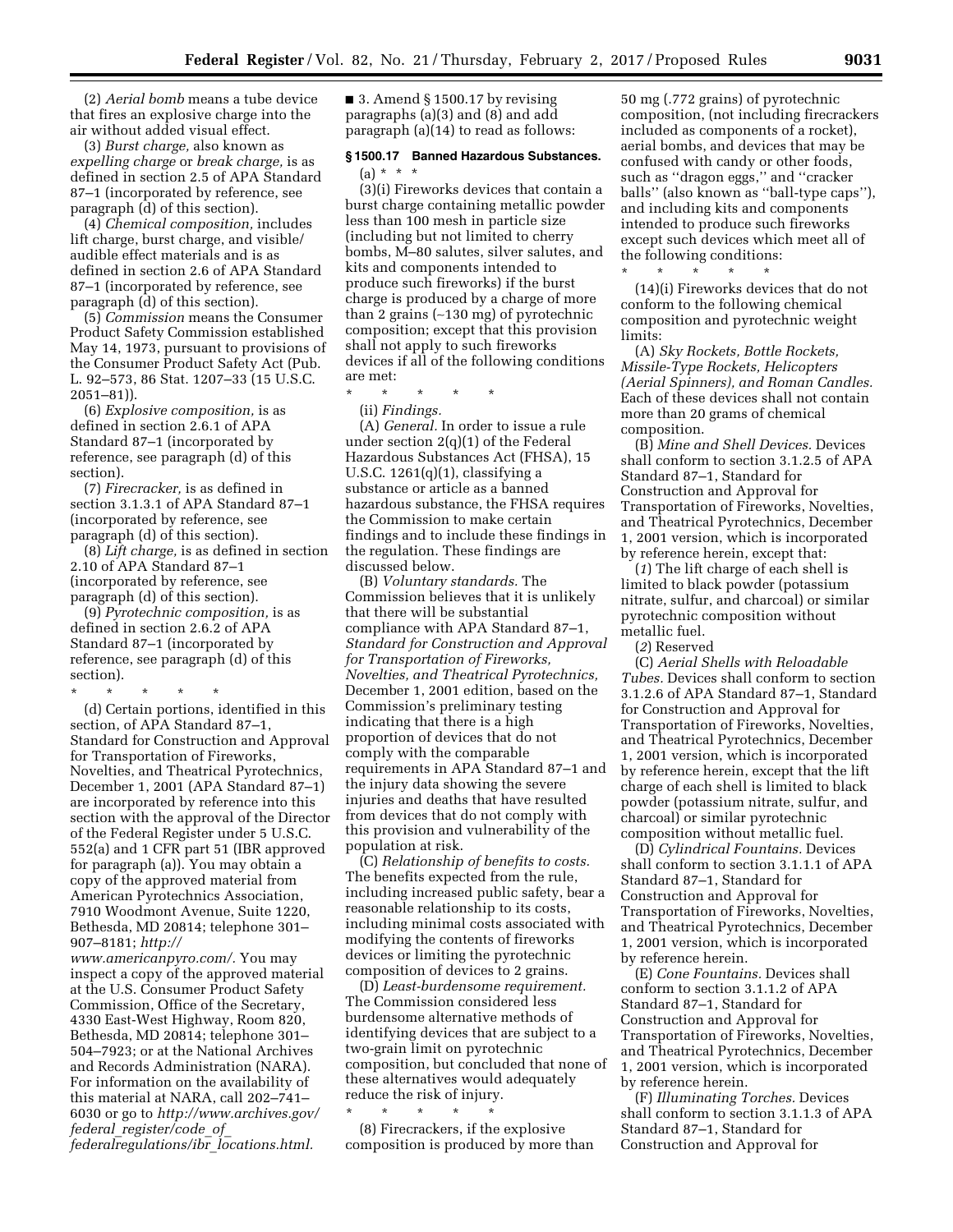Transportation of Fireworks, Novelties, and Theatrical Pyrotechnics, December 1, 2001 version, which is incorporated by reference herein.

(G) *Wheels.* Devices shall conform to section 3.1.1.4 of APA Standard 87–1, Standard for Construction and Approval for Transportation of Fireworks, Novelties, and Theatrical Pyrotechnics, December 1, 2001 version, which is incorporated by reference herein.

(H) *Chasers.* Devices shall conform to section 3.1.3.2 of APA Standard 87–1, Standard for Construction and Approval for Transportation of Fireworks, Novelties, and Theatrical Pyrotechnics, December 1, 2001 version, which is incorporated by reference herein.

(ii) *Incorporation by reference.* Certain portions, identified in this section, of APA Standard 87–1, Standard for Construction and Approval for Transportation of Fireworks, Novelties, and Theatrical Pyrotechnics, December 1, 2001 (APA Standard 87–1) are incorporated by reference into this section with the approval of the Director of the Federal Register under 5 U.S.C. 552(a) and 1 CFR part 51 (IBR approved for paragraph (a)(14)). You may obtain a copy of the approved material from American Pyrotechnics Association, 7910 Woodmont Avenue, Suite 1220, Bethesda, MD 20814; telephone 301– 907–8181; *[http://](http://www.americanpyro.com/)*

*[www.americanpyro.com/.](http://www.americanpyro.com/)* You may inspect a copy of the approved material at the U.S. Consumer Product Safety Commission, Office of the Secretary, 4330 East-West Highway, Room 820, Bethesda, MD 20814; telephone 301– 504–7923; or at the National Archives and Records Administration (NARA). For information on the availability of this material at NARA, call 202–741– 6030 or go to *[http://www.archives.gov/](http://www.archives.gov/federal_register/code_of_federalregulations/ibr_locations.html) federal*\_*[register/code](http://www.archives.gov/federal_register/code_of_federalregulations/ibr_locations.html)*\_*of*\_ *[federalregulations/ibr](http://www.archives.gov/federal_register/code_of_federalregulations/ibr_locations.html)*\_*locations.html.* 

(iii) *Findings.* 

(A) *General.* In order to issue a rule under section 2(q)(1) of the Federal Hazardous Substances Act (FHSA), 15 U.S.C. 1261(q)(1), classifying a substance or article as a banned hazardous substance, the FHSA requires the Commission to make certain findings and to include these findings in the regulation. These findings are discussed below.

(B) *Voluntary standards.* The Commission believes that it is unlikely that there will be substantial compliance with APA Standard 87–1, *Standard for Construction and Approval for Transportation of Fireworks, Novelties, and Theatrical Pyrotechnics,*  December 1, 2001 edition, based on the Commission's preliminary testing indicating that a high proportion of

devices does not comply with the device limits in APA Standard 87–1 and the injury data showing the severe injuries and deaths that can result from devices with particularly high pyrotechnic or chemical compositions.

(C) *Relationship of benefits to costs.*  The benefits expected from the rule, including increased public safety, bear a reasonable relationship to its costs, including minimal costs associated with modifying or reducing the pyrotechnic or chemical composition of fireworks devices.

(D) *Least-burdensome requirement.*  The Commission considered less burdensome alternative methods of limiting the pyrotechnic or chemical composition of fireworks devices, but concluded that none of these alternatives would adequately reduce the risk of injury.

\* \* \* \* \* ■ 4. Revise § 1500.83 paragraph (a)(27)(i) to read as follows:

#### **§ 1500.83 Exemptions for small packages, minor hazards, and special circumstances.**

 $(a) * * * *$ 

 $(27) * * * *$ 

(i) The package contains only fireworks devices suitable for use by the public and designed primarily to produce visible effects by combustion, except that small devices with an explosive composition that includes metallic fuel less than 100 mesh in particle size may also be included if the burst charge or explosive composition is produced by not more than 2 grains of pyrotechnic composition;

\* \* \* \* \* ■ 5. Revise § 1500.85 paragraph  $(a)(2)$  to read as follows:

## **§ 1500.85 Exemptions from classification as banned hazardous substances.**

 $(a) * * * *$ (2) Firecrackers, if the explosive composition is produced by no more than 50 milligrams (.772 grains) of pyrotechnic composition. (See also § 1500.14(b)(7); § 1500.17(a) (3), (8) and (9); and part 1507). \* \* \* \* \*

#### **PART 1507—FIREWORKS DEVICES**

■ 6. The authority citation for part 1507 continues to read as follows:

**Authority:** 15 U.S.C. 1261–1262, 2079(d); 21 U.S.C. 371(e).

■ 7. Amend § 1507.1 by:

■ a. Revising the section heading, ■ b. Renumbering and revising the introductory paragraph, and ■ c. Adding paragraph (b) to read as follows:

#### **§ 1507.1 Scope and definitions.**

(a) *Scope.* This part 1507 prescribes requirements for those fireworks devices not otherwise banned under the act. Any fireworks device that fails to conform to applicable requirements is a banned hazardous substance and is prohibited from the channels of interstate commerce. Any fireworks device not otherwise banned under the act shall not be a banned hazardous substance by virtue of the fact that there are no applicable requirements prescribed herein.

(b) *Definitions.* As used in this part: (1) *Explosive composition* is as defined in section 2.6.1 of APA Standard 87–1 (incorporated by reference, see § 1507.14).

(2) *Firecracker* is as defined in section 3.1.3.1 of APA Standard 87–1 (incorporated by reference, see § 1507.14).

(3) *Pyrotechnic composition* is as defined in section 2.6.2 of APA Standard 87–1 (incorporated by reference, see § 1507.14). ■ 8 .Revise § 1507.2 to read as follows:

## **§ 1507.2 Prohibited chemicals.**

(a) Fireworks devices, other than firecrackers, shall not contain any of the following chemicals:

(1) Arsenic sulfide, arsenates, or arsenites, except in trace amounts less than 0.25% by weight.

(2) Boron, except in trace amounts less than 0.25% by weight.

(3) Chlorates, except in trace amounts less than 0.25% by weight and:

(i) In colored smoke mixtures in which an equal or greater amount of

sodium bicarbonate is included.

(ii) In caps and party poppers.

(iii) In those small items (such as ground spinners) wherein the total powder content does not exceed 4 grams of which not greater than 15 percent (or 600 milligrams) is potassium, sodium, or barium chlorate.

(4) Gallates or gallic acid, except in trace amounts less than 0.25% by weight.

(5) Hexachlorobenzene, except in trace amounts less than 0.01% by weight.

(6) Lead tetroxide and other lead compounds, except in trace amounts less than 0.25% by weight.

(7) Magnesium, except in trace amounts less than 0.25% by weight (magnesium/aluminum alloys, called magnalium, are permitted).

(8) Mercury salts, except in trace amounts less than 0.25% by weight.

(9) Phosphorus (red or white), except in trace amounts less than 0.25% by weight. Except that red phosphorus is permissible in caps and party poppers.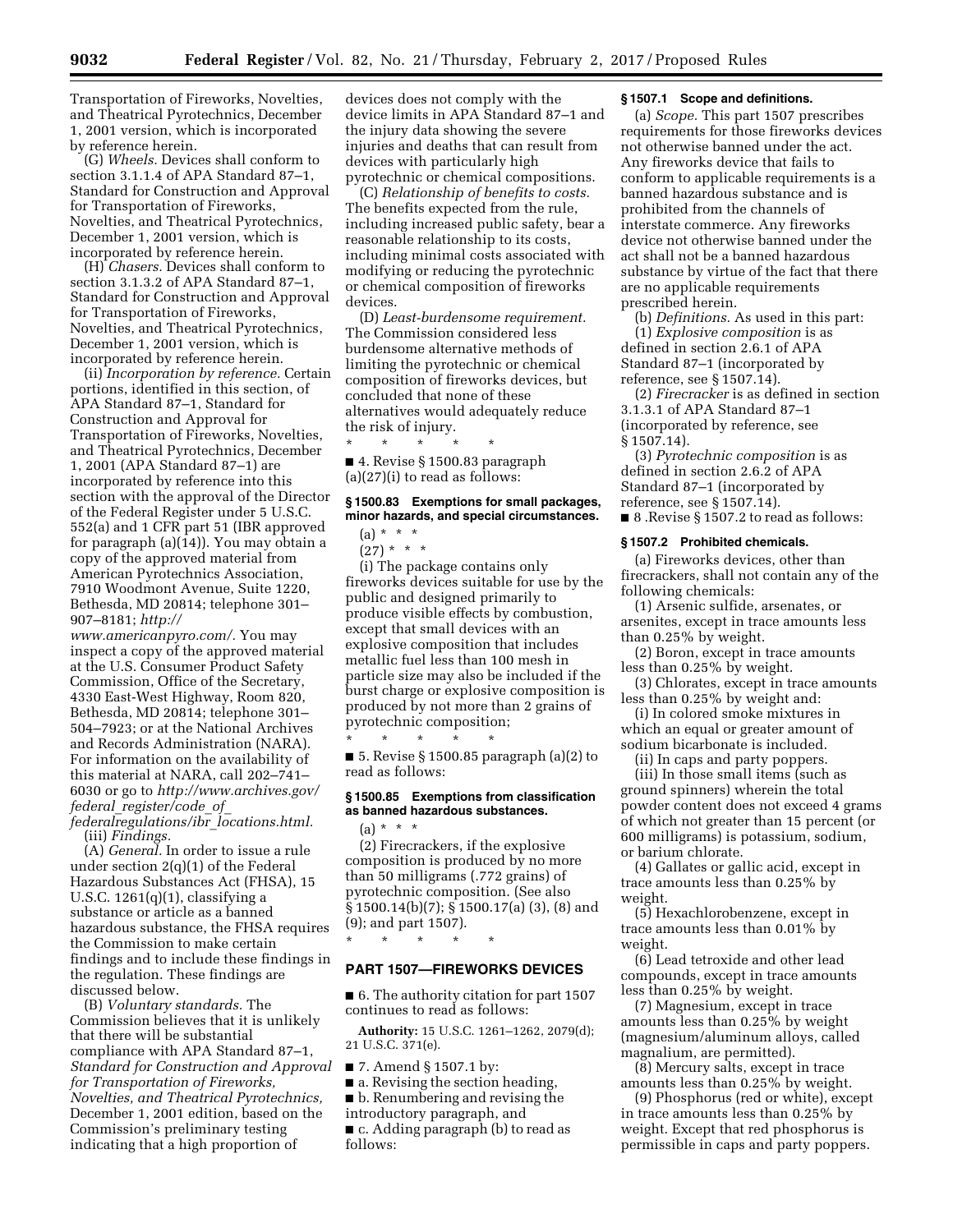(10) Picrates or picric acid, except in trace amounts less than 0.25% by weight.

(11) Thiocyanates, except in trace amounts less than 0.25% by weight.

(12) Titanium, except in particle size greater than 100-mesh or in trace amounts less than 0.25% by weight.

(13) Zirconium, except in trace

amounts less than 0.25% by weight. (b) *Findings.* 

(1) *General.* In order to issue a rule under section 2(q)(1) of the Federal Hazardous Substances Act (FHSA), 15 U.S.C.  $1261(q)(1)$ , classifying a substance or article as a banned hazardous substance, the FHSA requires the Commission to make certain findings and to include these findings in the regulation. These findings, with respect to hexachlorobenzene and lead tetroxide and other lead compounds, are discussed below.

(2) *Voluntary standards.* The Commission believes that it is unlikely that there will be substantial compliance with the provision prohibiting lead tetroxide and other lead compounds in APA Standard 87–1, *Standard for Construction and Approval for Transportation of Fireworks, Novelties, and Theatrical Pyrotechnics,*  December 1, 2001 edition, because testing indicates that there are devices on the market that do not comply with this provision in APA Standard 87–1, the public can absorb the chemical when it is released into the environment through fireworks devices, and the health risks associated with the chemical are severe. The Commission believes that it is unlikely that there will be substantial compliance with the provision prohibiting hexachlorobenzene and lead tetroxide and other lead compounds in the American Fireworks Standards Laboratory's voluntary standard for consumer fireworks because testing indicates that there are devices on the market that do not comply with this provision in the standard, the public can absorb these chemicals when they are released into the environment through fireworks devices, and the health risks associated with these chemicals are severe.

(3) *Relationship of benefits to costs.*  The benefits expected from the rule, including increased public safety, bear a reasonable relationship to its costs, including minimal costs associated with modifying the chemical content of fireworks devices.

(4) *Least-burdensome requirement.*  The Commission considered less burdensome alternatives to the rule, but concluded that none of these

alternatives would adequately reduce the risk of injury.

■ 9. Amend § 1507.3 by renumbering and revising paragraph (a) and (b), adding paragraph (c), to read as follows:

## **§ 1507.3 Fuses.**

(a) Fireworks devices, other than firecrackers, that require a fuse shall use a fuse that has been treated or coated in such manner as to reduce the possibility of side ignition.

(1) The following test must be conducted to evaluate whether a fuse has been treated or coated in such manner as to reduce the possibility of side ignition:

(i) Cut the fuse at the point where the fuse enters the fireworks device. If the fuse is wrapped in paper, plastic, or taped to the device, remove the fuse with the paper, plastic, and/or tape intact; and

(ii) Place the glowing tip of a lit standard NIST (SRM 1196) cigarette directly on the side of the fuse (or the paper, plastic, or tape attached to the fuse) and time, in seconds, how long it takes for the fuse to ignite.

(2) The fuse must not ignite within 3 seconds.

(3) The following devices are exempted from § 1507.3(a)(1) and (2):

(i) Devices such as ground spinners that require a restricted orifice for proper thrust and contain less than 6 grams of pyrotechnic composition.

(ii) Devices with fuses that protrude less than  $\frac{1}{2}$  inch from the device, because the end of the fuse may ignite during testing.

(4) *Findings.* 

(i) *General.* In order to issue a rule under section 2(q)(1) of the Federal Hazardous Substances Act (FHSA), 15 U.S.C.  $1261(q)(1)$ , classifying a substance or article as a banned hazardous substance, the FHSA requires the Commission to make certain findings and to include these findings in the regulation. These findings are discussed below.

(ii) *Voluntary standards.* The Commission believes that there is not likely to be substantial compliance with the side ignition test method in APA Standard 87–1, *Standard for Construction and Approval for Transportation of Fireworks, Novelties, and Theatrical Pyrotechnics,* December 1, 2001 edition, because the severity of injuries that can result from side ignition of fuses are such that a particularly high level of compliance is necessary.

(iii) *Relationship of benefits to costs.*  The benefits expected from the rule, including increased public safety, bear a reasonable relationship to its costs,

including minimal costs associated with treating fuses to resist side ignition and testing fuses for compliance with the requirement.

(iv) *Least-burdensome requirement.*  The Commission considered less burdensome alternatives to the rule, but concluded that none of these alternatives would adequately reduce the risk of injury. The rule is consistent with voluntary standards and the Commission's current testing and enforcement practices.

(b) Fireworks devices, other than firecrackers, that require a fuse shall use a fuse that will burn at least 3 seconds but not more than 9 seconds before ignition of the device.

(c) For fireworks devices, other than firecrackers, that require a fuse, the fuse shall be securely attached so that it will support either the weight of the fireworks device plus 8 ounces of dead weight or double the weight of the device, whichever is less, without separation from the fireworks device.

■ 10. Revise § 1507.4 to number the paragraphs and to add paragraphs (a)(2) and (b) to read as follows:

#### **§ 1507.4 Bases.**

(a) The base of fireworks devices that are operated in a standing upright position shall:

(1) Have the minimum horizontal dimensions or the diameter of the base equal to at least one-third of the height of the device including any base or cap affixed thereto; and

(2)(i) Remain securely attached to the device during handling, storage, and normal operation.

(ii) *Findings.* 

(A) *General.* In order to issue a rule under section 2(q)(1) of the Federal Hazardous Substances Act (FHSA), 15 U.S.C. 1261(q)(1), classifying a substance or article as a banned hazardous substance, the FHSA requires the Commission to make certain findings and to include these findings in the regulation. These findings are discussed below.

(B) *Voluntary standards.* The Commission believes that compliance with APA Standard 87–1, *Standard for Construction and Approval for Transportation of Fireworks, Novelties, and Theatrical Pyrotechnics,* December 1, 2001 edition or the American Fireworks Standards Laboratory's voluntary standard for consumer fireworks is not likely to adequately reduce the risk of injury and that it is unlikely that there will be substantial compliance with either of these two voluntary standards, based on the Commission's preliminary testing indicating that there is a high